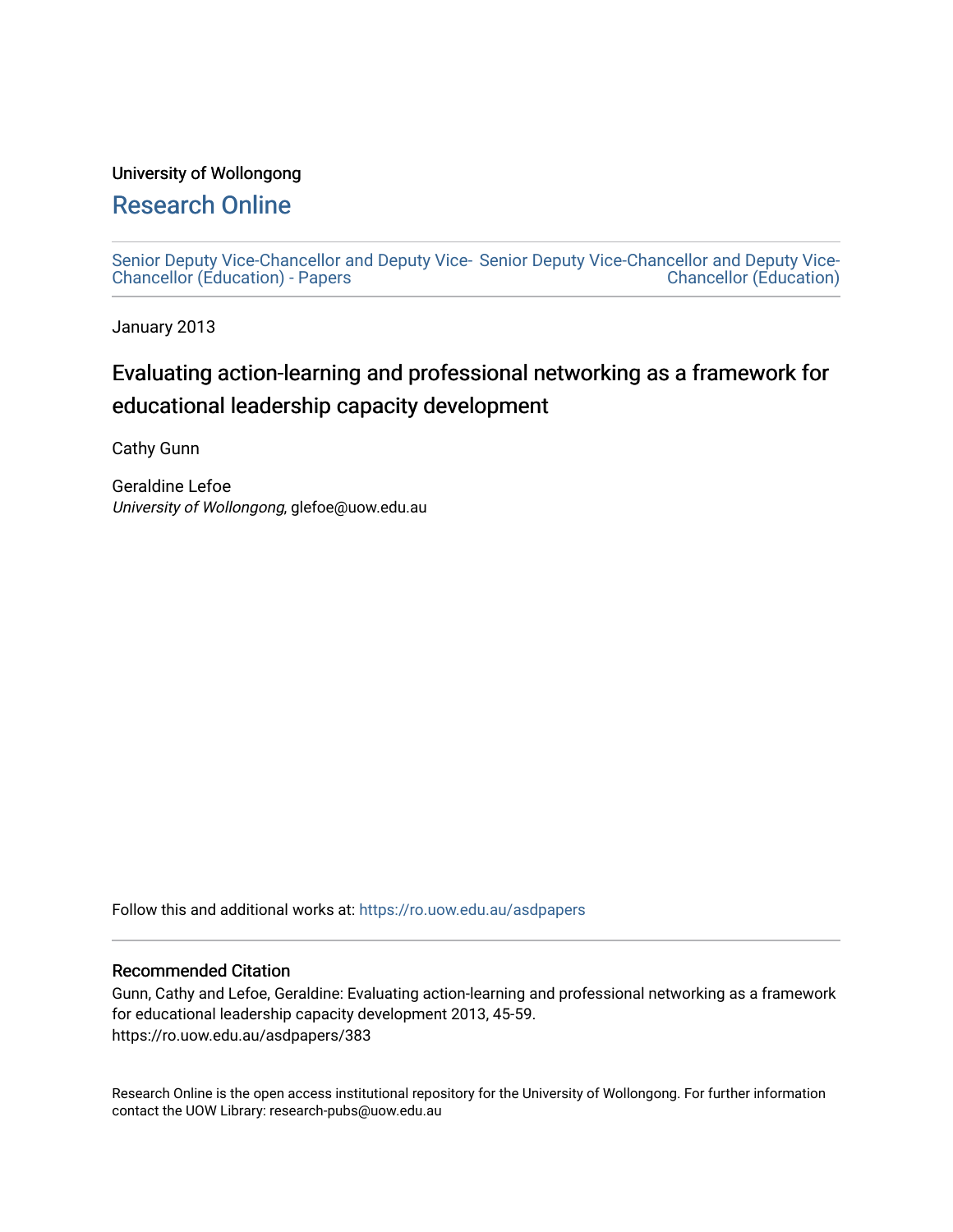## Evaluating action-learning and professional networking as a framework for educational leadership capacity development

### Abstract

This article describes the responsive evaluation component of an educational leadership capacitybuilding initiative developed at one Australian university and implemented by three others. The project aimed to develop, implement and disseminate an innovative framework to address the national strategic goal to increase the pool of qualified educational leaders. The framework reflected principles of distributive leadership, featured individual action-learning plans and fostered engagement in a supportive, scholarly community. Evaluation was challenging on many fronts, which the qualitative and responsive approach of design-based research was used to address. An external evaluator joined the project team and adjustments based on feedback were implemented throughout the process. The leadership capacity development framework is described, and design-based research endorsed as a suitable methodology to evaluate innovative academic development programs.

### Keywords

framework, educational, leadership, capacity, development, learning, evaluating, professional, action, networking

### Publication Details

Gunn, C. & Lefoe, G. (2013). Evaluating action-learning and professional networking as a framework for educational leadership capacity development. International Journal for Academic Development, 18 (1), 45-59.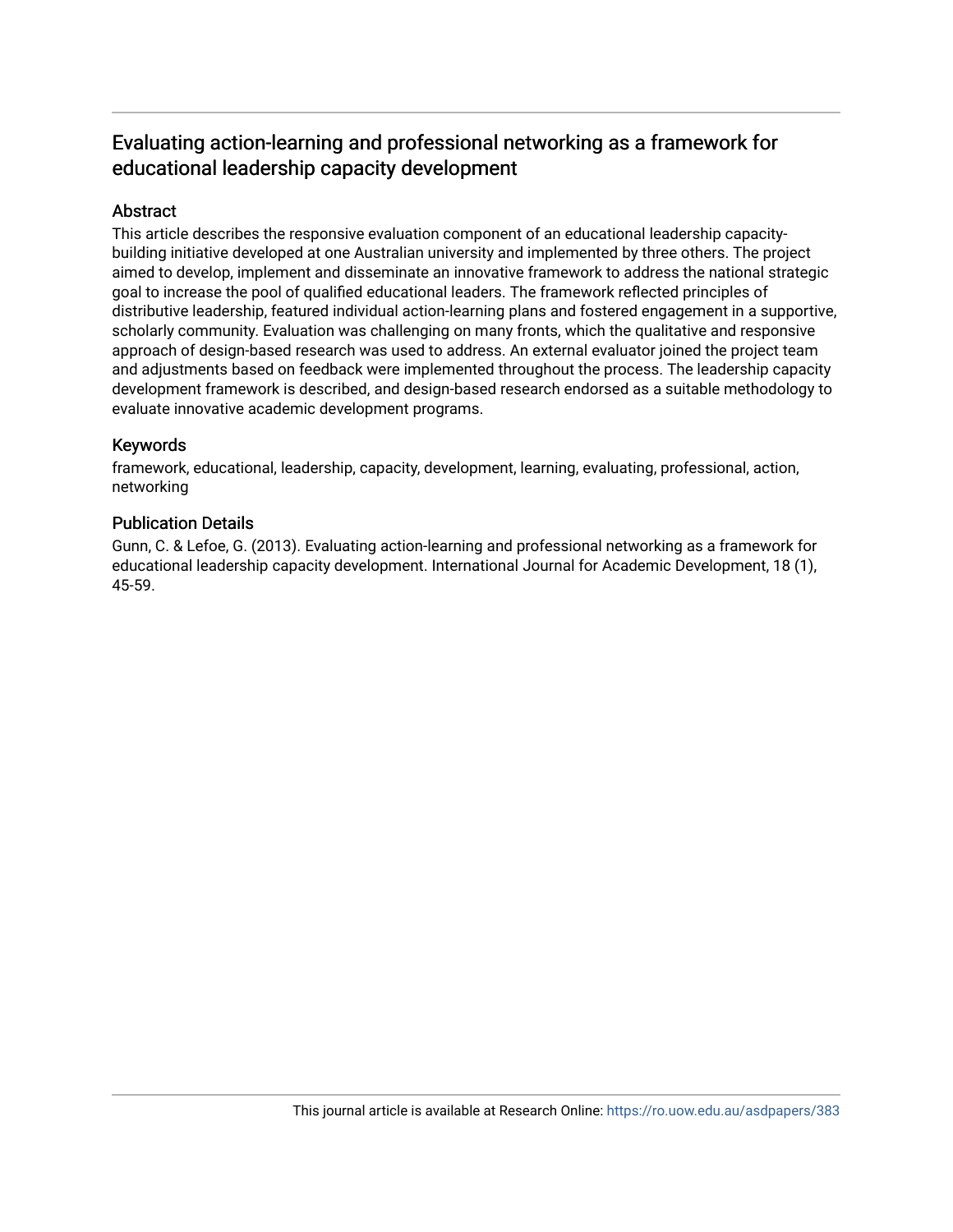### **Evaluating action-learning and professional networking as a framework for educational leadership capacity development**

This article describes the responsive evaluation component of an educational leadership capacity building initiative developed at one Australian university and implemented by three others. The project aimed to develop, implement and disseminate an innovative framework to address the national strategic goal to increase the pool of qualified educational leaders. The framework reflected principles of distributive leadership, featured individual action learning plans and fostered engagement in a supportive, scholarly community. Evaluation was challenging on many fronts, which the qualitative and responsive approach of design-based research was used to address. An external evaluator joined the project team and adjustments based on feedback were implemented throughout the process. The leadership capacity development framework is described, and design-based research endorsed as a suitable methodology to evaluate innovative academic development programs.

Keywords: distributive leadership, design-based research, capacity development, educational leadership, program evaluation

### **Introduction**

A strong focus on leadership for change in higher education in the last fifteen years has seen the academy driven by political and stakeholder agendas of increased accountability and improved quality (Birnbaum, 1999; Ramsden, 1998). Funding for initiatives such as the American Council of Education in the USA (Kezar & Eckel, 2002) and the Leadership Foundation for Higher Education in the UK (Bolden, Petrov, & Gosling, 2009) highlight the need to develop educational leadership capacity. Since 2006, a government-funded initiative, the Australian Learning and Teaching Council (ALTC), has provided competitive grants to promote this national strategic priority. One ALTC sponsored project, 'Distributive Leadership for Learning and Teaching: Developing the Faculty Scholar Model', aimed to create a broadly applicable framework for leadership capacity development in higher education institutions. Embracing the distributive model identified in the title, the project targeted academics who were not in formal leadership positions. As Faculty Scholars, they assumed leadership roles to implement individual action-learning projects within their institutions, and collectively to disseminate their experience through a national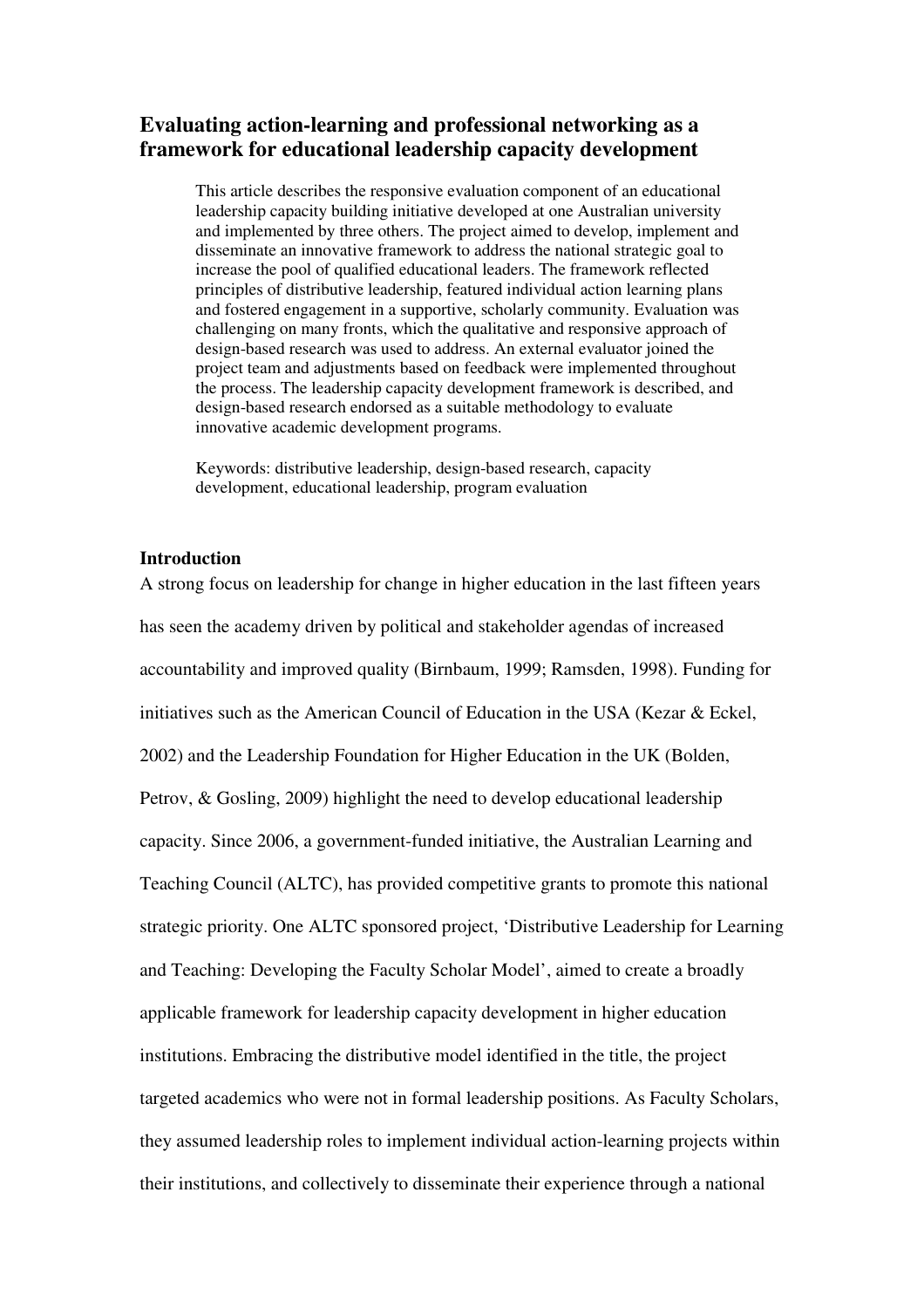roundtable and other networking activities. This paper focuses on evaluation as a key element of the capacity development initiative. Project implementation is reported elsewhere (Lefoe, 2010; Lefoe & Parrish, 2008; Lefoe, Smigiel, & Parrish, 2007).

An external evaluator contributed to the project, adopting design-based research (The Design Based Research Collective, 2003) as a grounding methodology. The study was challenging on many fronts. Firstly, because the concept of distributive leadership is a radical shift for institutions where hierarchy and positional authority are traditions, and this would influence outcomes. Secondly, capacity development is an organic process without fixed targets or performance indicators, so the objectives were a moving target. Responsive evaluation was used to address these challenges.

The article outlines the theoretical grounding of the leadership development framework and presents an overview of program elements and evaluation events. Details of the project activities are expanded and evaluation findings described. It concludes by relating findings to project objectives and recommending design-based research as a methodology for evaluating innovative programmes.

### **Notions of Leadership and Academic Development**

Distributive leadership is a novel concept in the Australasian higher education sector, where hierarchical traditions prevail. Using a scholarly approach to problem solving, theoretical grounding for the Distributive Leadership for Learning and Teaching (DLTT) framework draws on many sources (Lefoe, 2010). It is situated within theories of leadership and professional development of university teachers.

Leadership of teaching is a core aim of the Faculty Scholar project. Gibbs et al (2008) describe this kind of leadership as 'multi-faceted', and involving different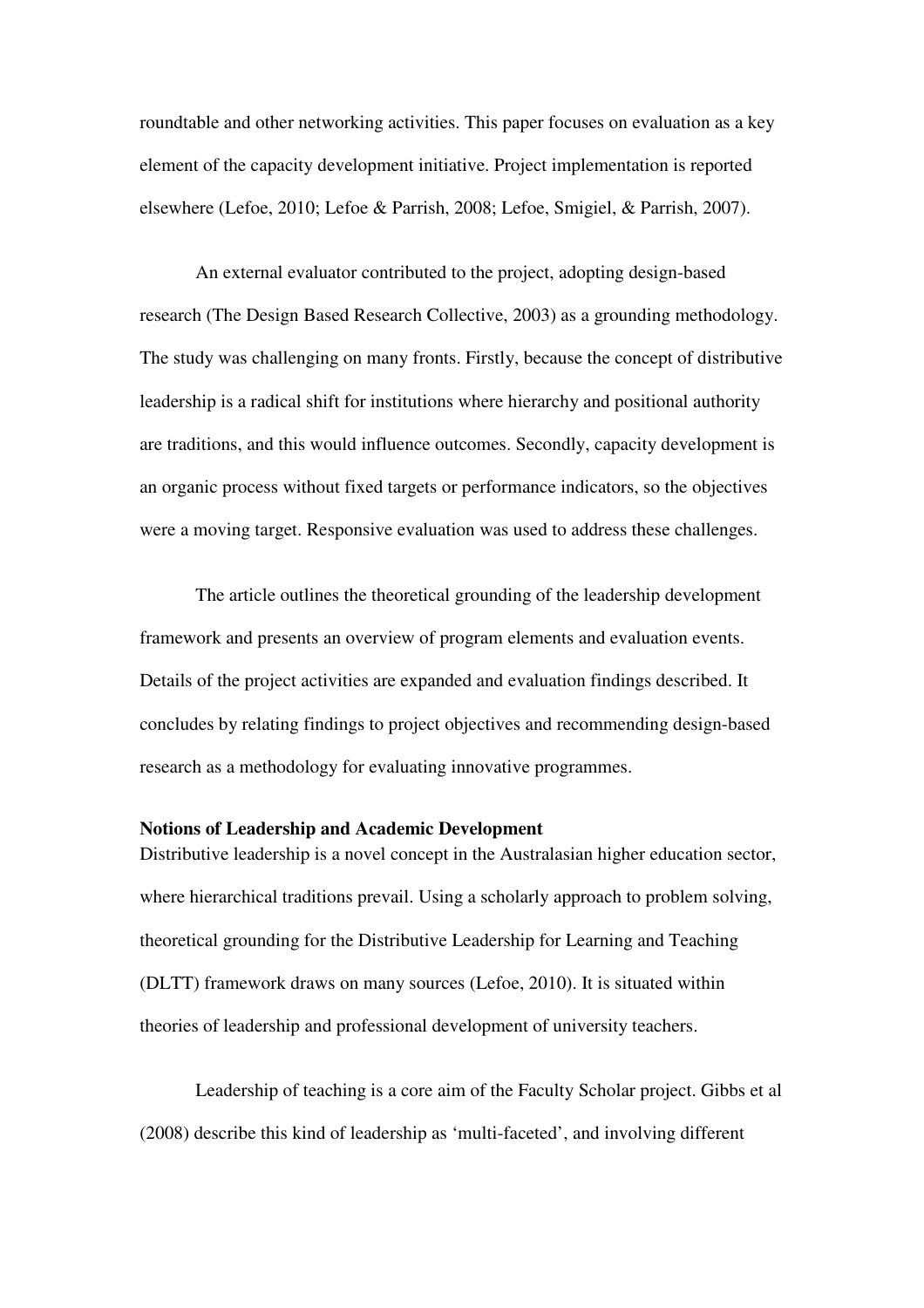activities to suit institutional and disciplinary contexts. They outline nine areas of leadership activity with context-driven variations in practice, i.e:

- Establish credibility and trust
- Identify teaching problems and turn them into opportunities
- Articulate a convincing rationale for change
- Disperse leadership
- Build a community of practice
- Recognize and reward excellent teaching and teaching development effort
- Market the department as a teaching success
- Support change and innovation
- Involve students

This list provides a useful guide for leadership capacity development programs.

Anderson and Johnson (2006) cite research that demonstrates, given the right circumstances, anyone is capable of exercising leadership. This opposes the notion of the 'born leader' or individual with unique qualities. There are enough examples of people acknowledged as leaders by their peers to show that effective leadership and formal authority assigned to a particular role are very different propositions. The concept of leadership as a 'collective capacity reflected in structures, processes and relationships' proposed by West-Burnham (2004) also challenges the notion of leaders as powerful individuals with authority assigned through hierarchy. While leadership as a collective capacity is a guiding principle for the DLLT Project, this is not seen as an alternative to hierarchical structure, but as a way to increase the pool of scholars equipped to take on formal leadership roles, and to promote the collective capacity model as more appropriate for complex institutions in the  $21<sup>st</sup>$  century.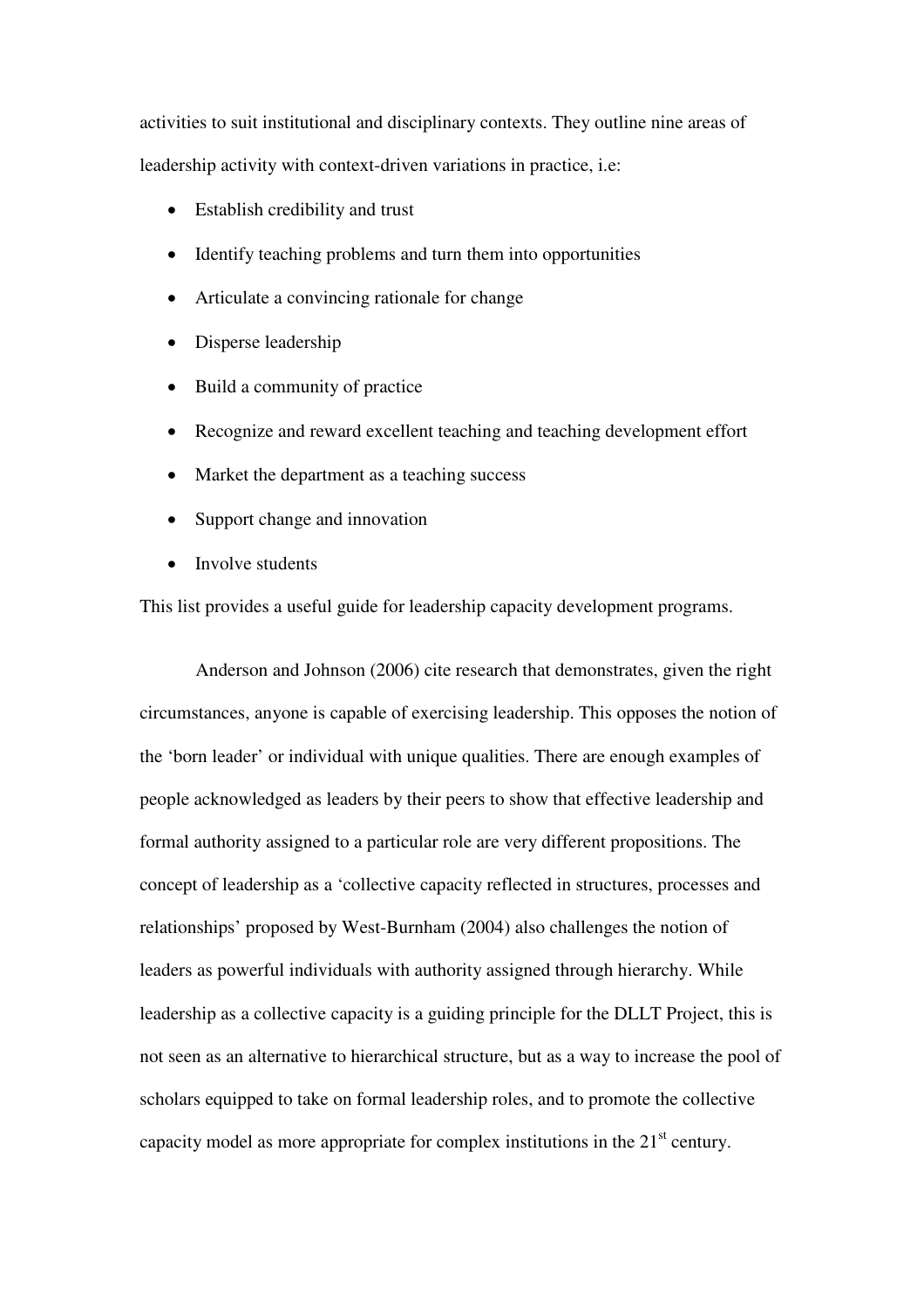For professional development, Knight & Trowler (2001, p 150) stress the importance of contextualized activity and communities of practice to distribute expertise when preparing the next generation of academics, who they anticipate will have substantially different leadership roles. McKenzie et al (2005, p. 172) recommend that 'professional development for leaders should value teaching and teaching innovation, improve skills, share practice… and encourage development of cross-institutional networks'. The DLLT framework reflects these points, and offers practical ways to 'develop and support a capacity building program incorporating a distributed and multi-level concept of leadership practice' as recommended by Southwell et al (2005, p. 61). With these theoretical concepts as guiding principles, the project aimed to develop a process to empower individuals, foster shared responsibility and enable collegial support within multi-level professional networks. These high-level goals informed practical strategies to enhance leadership skills and promote teaching enhancement through individual action learning projects.

### **The Leadership Development Framework**

Design of the DLTT framework is described in detail elsewhere (Lefoe, Smigiel & Parrish 2007). An outline is presented here to put the evaluation process in context. The broad aim was to extend one institution's successful initiative to address the national strategic objective of building leadership capacity across the higher education sector. An International Steering Group brought diverse perspectives to management of a project that ran in two stages, 1) design and implementation of a distributive leadership development framework, and 2) dissemination of the framework across additional institutions. In the first stage, a group of Scholars from two universities undertook this year-long programme of activities: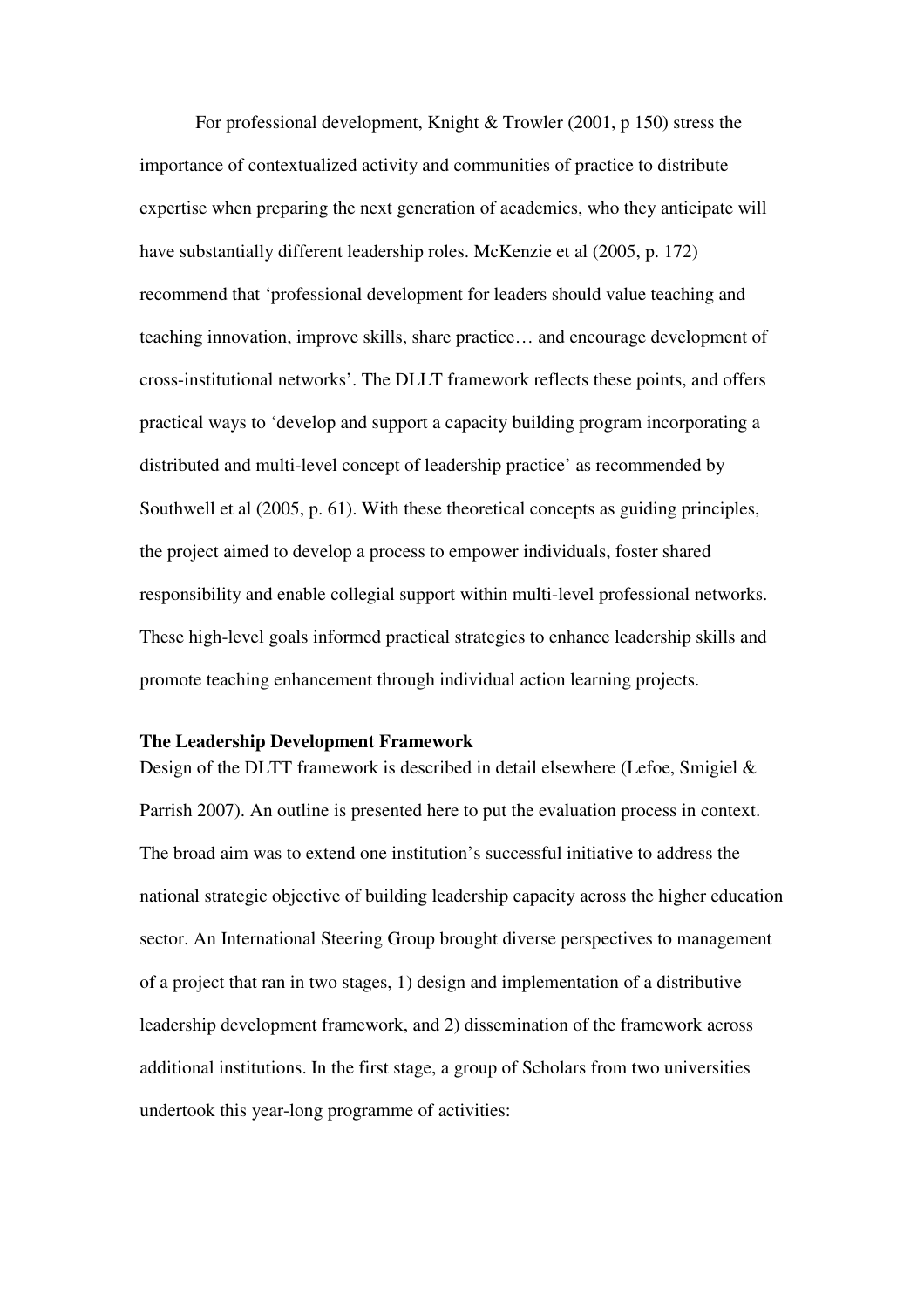- Submit an application and be acknowledged as someone with leadership potential
- Attend an immersive leadership development and action-learning project planning retreat
- Plan and complete an authentic action learning project to enhance teaching practice in an institutional context; Develop and demonstrate leadership capability through this process
- Meet with senior staff to discuss teaching enhancement projects
- Collaborate to plan and disseminate experience at a national Roundtable event
- Engage with colleagues across the sector to foster communities of practice in discipline-based teaching and educational leadership

In the second (dissemination) stage, further institutions were brought on board, and some of the original Scholars acted as mentors to new Scholars and institutions.

The program exposed Scholars to real situations demanding exercise of leadership skills in pursuit of action learning project goals. They had to influence others and exert authority, deal with conflict, negotiate political situations and juggle multiple roles from positions without formal authority, thus enacting distributive leadership in an institutional and disciplinary context. Unlike many newly appointed leaders in institutional roles, they could acquire strategies to deal with matters through leadership development sessions, personal coaching and mentoring, reflective discussions and supportive cross-functional networks as well as direct experience.

Action learning projects were chosen because they are a powerful vehicle for professional learning and leadership development (Revans, 1982). As well as focusing on Scholars' professional practice contexts, they provided a vehicle for networking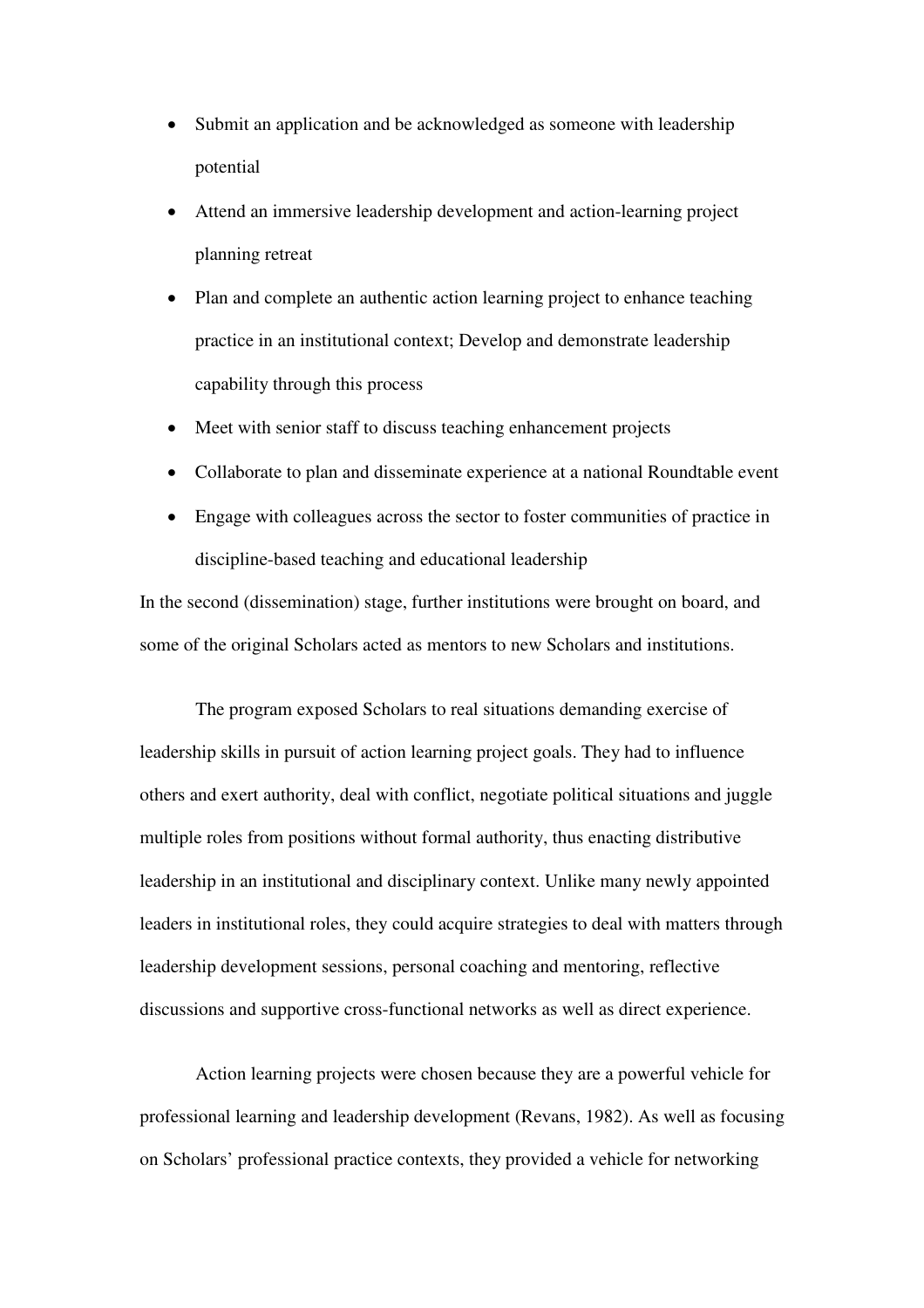across institutional roles, and connecting to national and international disciplinary organizations. Table 1 summarizes the engagement of different institutional players.

|                      | ັັ                                                                                                            |                                                                                                                                           |
|----------------------|---------------------------------------------------------------------------------------------------------------|-------------------------------------------------------------------------------------------------------------------------------------------|
| Level                | Activity                                                                                                      | Players                                                                                                                                   |
| Faculty              | Individual action learning project for<br>teaching and learning enhancement                                   | Scholar, Dean, other faculty, project facilitator                                                                                         |
| Institutional        | Mentoring, sharing and reflecting,<br>supporting                                                              | DVC (Academic), Steering Committee, past and<br>current Scholars, senior contacts and mentors                                             |
| National             | Management and facilitation of<br>roundtable, networking / collaborating<br>within discipline, peer mentoring | All Scholars, cross institutional roundtable<br>participants, colleagues within discipline,<br>institutional leaders, Steering Committees |
| <b>International</b> | Reflecting, sharing, disseminating and<br>consulting                                                          | All Scholars, Project Leader, publication<br>referees & readers, International Steering Group<br>members, professional community          |

Table 1: Stakeholder roles and engagement in the Distributive Leadership Project

As noted above, the DLLT project was motivated by concerns about the limited opportunities for individuals to develop the skills required for institutional leadership roles. It was underpinned by the belief that a program to develop leadership capacity should focus on authentic tasks and professional practice contexts. In this case, actionlearning projects aimed to improve assessment practice, although any other aspect of teaching and learning strategy could be chosen.

### **The Evaluation Challenge**

Evaluation was challenging because of the nature, and the innovative approach to achieving DLLT Project goals, as well as the variety of institutional and individual influences likely to arise. The collective approach to leadership challenges institutions that are by nature hierarchical and by reputation, slow to embrace change (West-Burnham 2004). Goals of organizational learning and transformed practice are hard to measure, particularly in the short to medium term. However, the entire project had to be completed within twenty-four months to satisfy funding body requirements. While effectiveness of the framework could be assessed, an increase in leadership capacity would be hard to demonstrate. On the positive side, the evaluation had clear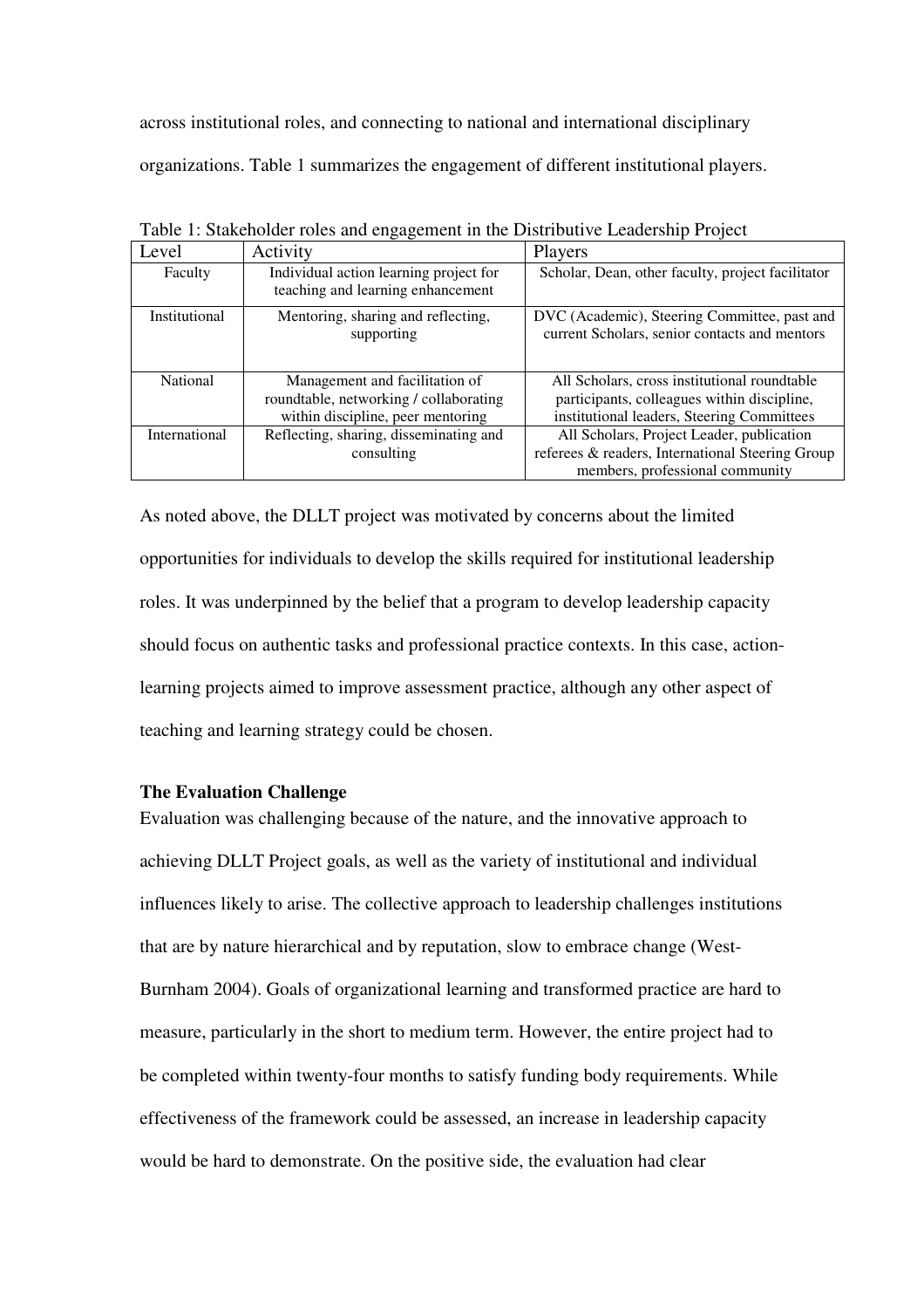parameters to work within, and both current and future implementations of the framework benefitted from the boost and status afforded by that initial funding. The following sections describe the evaluation methodology and its application over two iterations of the DLLT framework, and six months into the dissemination phase.

#### **Design-based Research**

Design-based research was the preferred evaluation methodology because it involves theoretical grounding and processes for analyzing educational innovations. Wang & Hannafin (2005, p. 6) describe it as 'a systematic but flexible methodology to improve educational practices through iterative analysis, design, development, and implementation'. It is 'based on collaboration among researchers and practitioners in real-world settings, and leads to contextually-sensitive design principles and theories'. It grounds solutions to real world problems in established theory and involves key stakeholders in iterative design, implementation and evaluation cycles. It can accommodate flexible goals and the unanticipated outcomes that are common with educational innovations. As well as an evaluation methodology for the overall project, design-based research supports refinement of activities throughout the project lifecycle. Four stages of the process applied to the DLLT project are summarized as:

- (1) Analysis of practical problems by researchers and practitioners: this involved a review of leadership and academic development practice related to the strategic goal. Practitioner knowledge and experience of the national higher education sector and the culture of institutions was a key contributing factor.
- (2) Alignment with an explicit theoretical framework: initial reviews led to adoption of a distributive leadership philosophy enacted through authentic tasks, professional networking and Scholar initiated action-learning projects.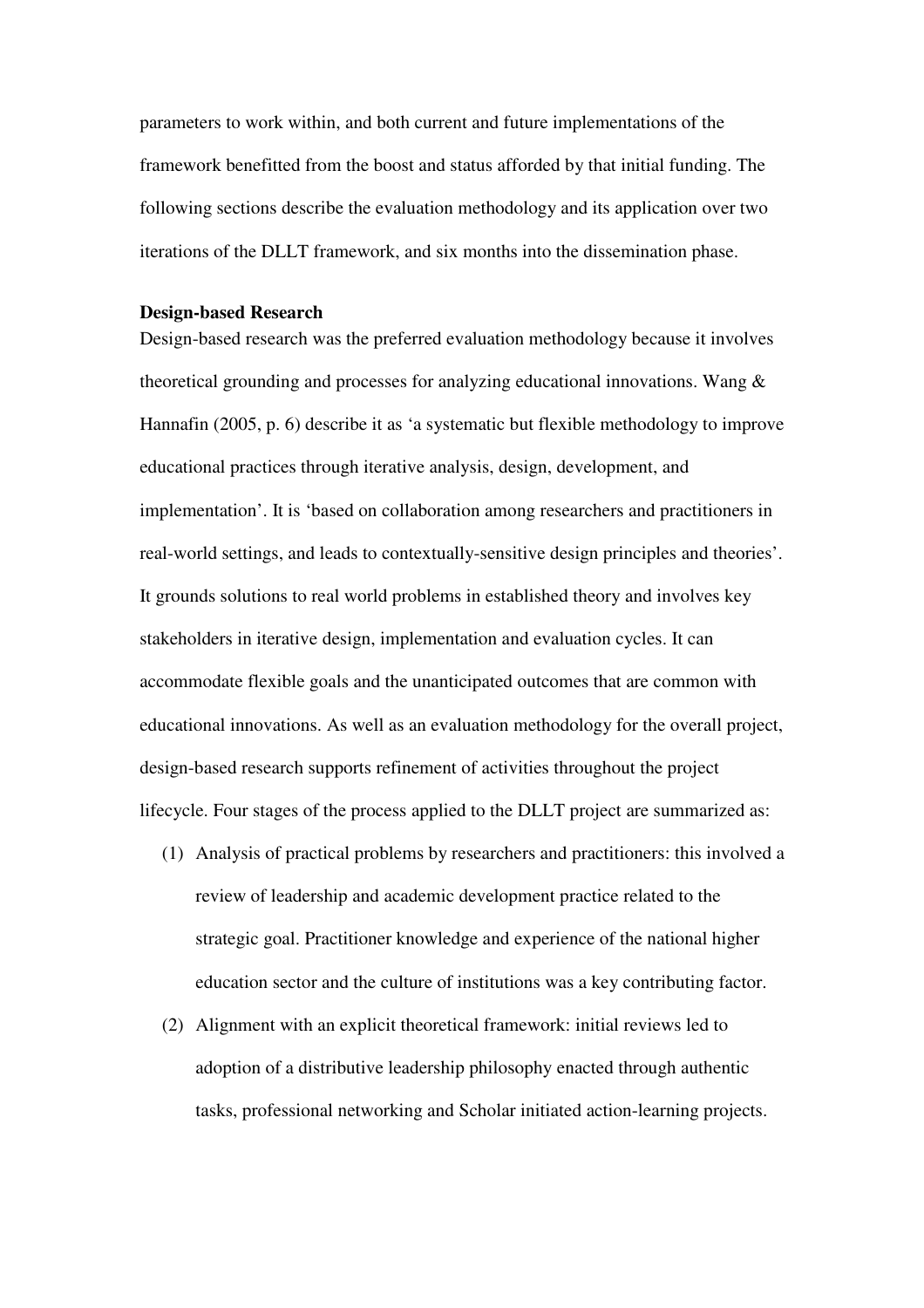- (3) Theory driven design and testing of solutions in practice: this underpinned the process to monitor and refine program design throughout each implementation cycle. It guided alignment of theoretical concepts with aims and activities, and produced evidence of effective design.
- (4) Periodic reflection and various forms of documentation: different sources of data were used to document decisions and present evidence to the project team, and to generate reports to the funding body and for dissemination. These activities kept the broad leadership capacity development objective in focus.

#### **Evaluation aims and processes**

Two overarching evaluation aims were a) to test design principles, implementation processes and activities applied to practice, and b) to identify factors that supported and challenged leadership capacity development within participating institutions. Future iterations of the program, as well as reports and recommendations drew on evidence from these sources:

- ALTC reports and documents for the Leadership for Excellence Programme
- DLLT project documentation outlining the aims, objectives and outputs
- Published literature on leadership and academic development
- Fast feedback on leadership programme sessions and activities
- Participant surveys, observations, focus group records, and interviews
- Email transcripts, reflective discussion records and field notes

Evaluation followed two strands of activity that were separated at times. One focused on effectiveness of elements of the DLLT framework, and the other on success of individual action learning plans. These plans provided the authentic context for leadership development, and success depended on a complex web of contextual factors, which Gibbs et al (2008) described in their study of leadership for teaching.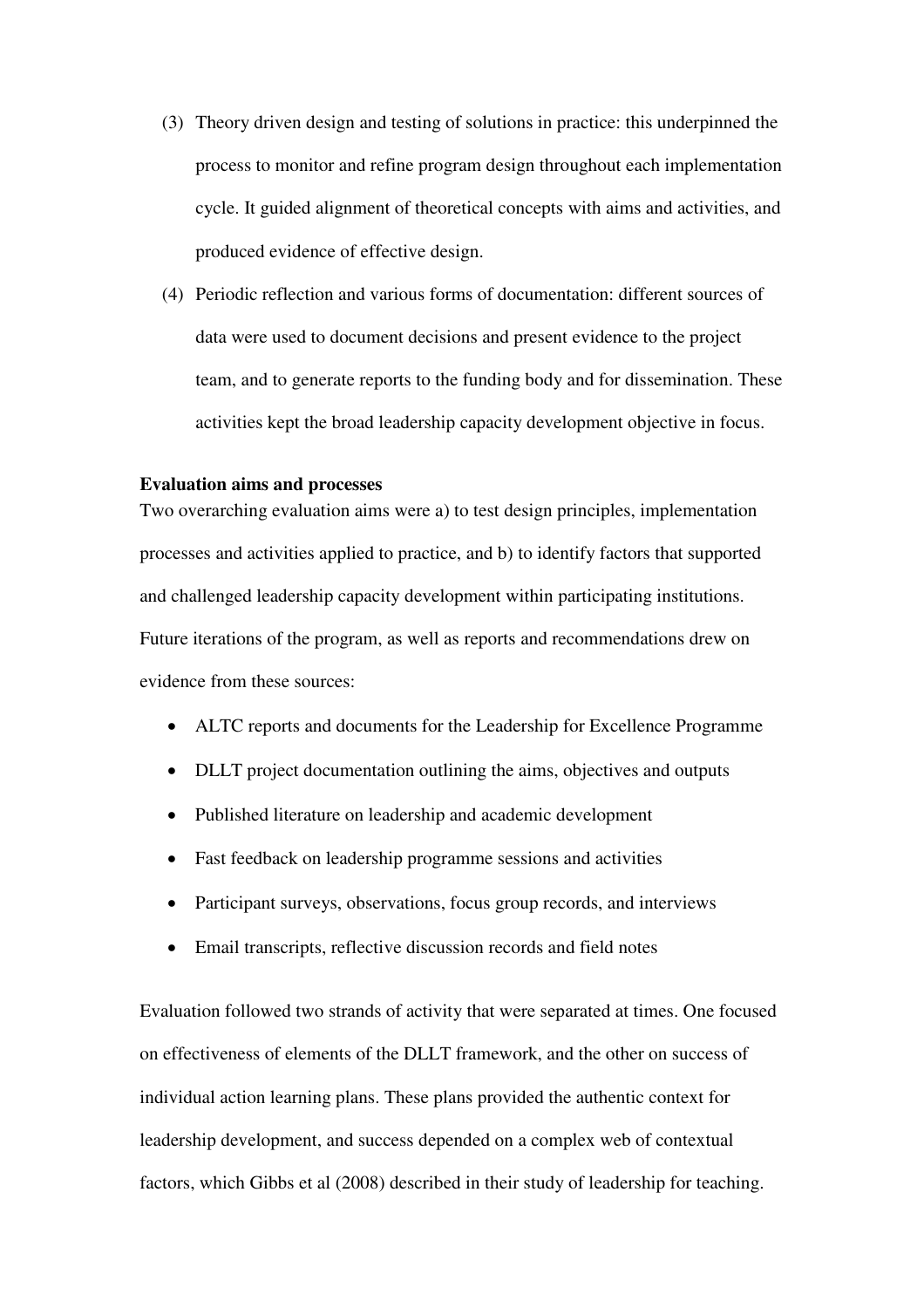Although there is a relationship between the two strands, it is not a co-dependent one.

For example, leadership development can occur even if action-learning goals are not

achieved.

The data provided immediate feedback on project activities, descriptive summaries of framework implementation in each institution and qualitative indicators of impact. The evaluation plan is outlined in Table 2.

|                                                                                                                                                                          | Table 2: Project aims, evaluation objectives and forms of evidence                                                                                                |                                                                                                                                                                                                                |
|--------------------------------------------------------------------------------------------------------------------------------------------------------------------------|-------------------------------------------------------------------------------------------------------------------------------------------------------------------|----------------------------------------------------------------------------------------------------------------------------------------------------------------------------------------------------------------|
| Project aim                                                                                                                                                              | Evaluation aim                                                                                                                                                    | Form of evidence                                                                                                                                                                                               |
| Develop and trial a<br>distributive framework<br>to promote educational                                                                                                  | Ground conceptual design in current<br>theory and best practice models.                                                                                           | Literature reviews to inform design<br>of the leadership development<br>framework and activities.                                                                                                              |
| leadership capacity                                                                                                                                                      | Monitor project development and                                                                                                                                   |                                                                                                                                                                                                                |
| development across the<br>[Australian] higher<br>education sector.                                                                                                       | implementation processes to identify<br>strengths and recommend areas for<br>potential improvement.                                                               | Interview transcripts and notes<br>from discussions with project<br>leaders, facilitators, senior contacts<br>and Scholars on project activities                                                               |
|                                                                                                                                                                          | Identify key success factors and<br>challenges encountered by scholars.                                                                                           | and the experience of working with<br>a distributive leadership framework<br>in various institutional settings.                                                                                                |
|                                                                                                                                                                          | Measure effectiveness and comment<br>on alignment of tasks, activities and<br>networks to project aims and<br>objectives.                                         | Surveys and informal feedback on<br>resources and activities designed to<br>support leadership development.                                                                                                    |
| Develop cross-<br>institutional networks<br>and freely available<br>resources to support the<br>adaptation and adoption<br>of a DLLT framework<br>for multiple contexts. | Review and report on the efficacy of<br>activities designed to disseminate<br>the leadership development<br>framework and project experience<br>across the sector | Interview transcripts and focus<br>group data on activities designed to<br>foster cross-institutional networks<br>and collaborative planning process<br>for an event organized and<br>facilitated by Scholars. |
|                                                                                                                                                                          |                                                                                                                                                                   | Interview transcripts with project<br>leaders and facilitators perspectives<br>on adaptation of the framework for<br>different institutional contexts.                                                         |
| Produce evidence to<br>inform theory, policy<br>and academic practice<br>based on design and<br>implementation of the                                                    | Use design-based research methods<br>to generate principles and guidelines<br>to support policy recommendations<br>and theory development aims;                   | Peer reviewed publications that<br>describe the theoretical position<br>and rationalize policy implications<br>of the project;                                                                                 |
| leadership capacity<br>development framework                                                                                                                             | Meet accountability and reporting<br>requirements of the funding<br>organization                                                                                  | Milestone and final reports to the<br>funding body featuring project<br>activities and achievements.                                                                                                           |

### **Evaluating the DLLT Program Elements**

A summary of data sources and evaluation findings related to each DLLT element are

outlined below.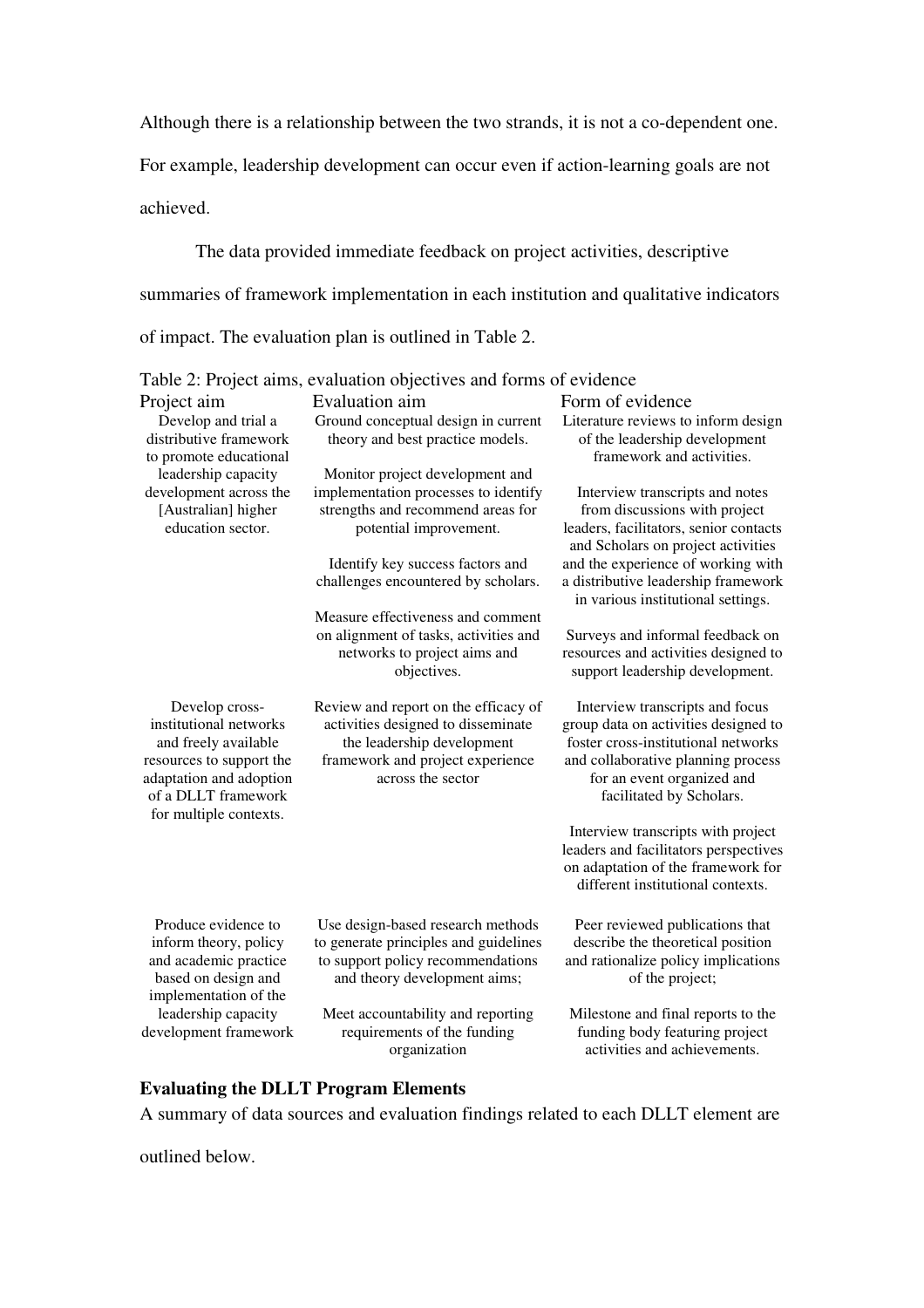### *Selecting and Supporting Faculty Scholars*

Twenty-five Scholars from four institutions participated in the first two iterations of the program. The aim was to pick individuals with established academic profiles and recognized leadership potential. Within that guideline, the selection process varied to suit the local context. . Interview data showed that most stakeholders considered the selection process important. One project coordinator commented that:

**"**We want to identify people across the university who have the potential for leadership in change in teaching and learning…. because it is such an enormous task and it can only be done by a select group of people… to recognise their interest and ability and contribution to teaching and learning and then support and foster that so that they can in turn help other people."

Participating institutions made a financial contribution to provide time and resources for Scholars to complete an action-learning project. This was a tangible way to demonstrate the value institutions placed on leadership development. Each institution also appointed a Strategic Leadership Coach, usually a Deputy Vice Chancellor, to engage with, and represent the Scholars at management level. One Scholar commented that 'there is [value] to a point, especially visibility and having a senior person learn more about you and what you are doing.' Heads of Schools, Deans and Associate Deans provided personal mentoring and various forms of in kind support to Scholars. The Institutional Facilitator role was typically assigned to a senior academic developer. The value of these connections was summed up by one Scholar: 'the facilitator role is very important, we wouldn't have had the DVC's ear without it…it is the hub of involvement between Scholars and the hierarchy and it raises the profile of the project within the institution.'

### *Evaluating Project Activities*

Three sources of data were: 1) feedback during and after events listed in Table 3 as key research activities; 2) interviews conducted near the end of the year of participation as Scholar, Facilitator or Strategic Leadership Coach; 3) observation,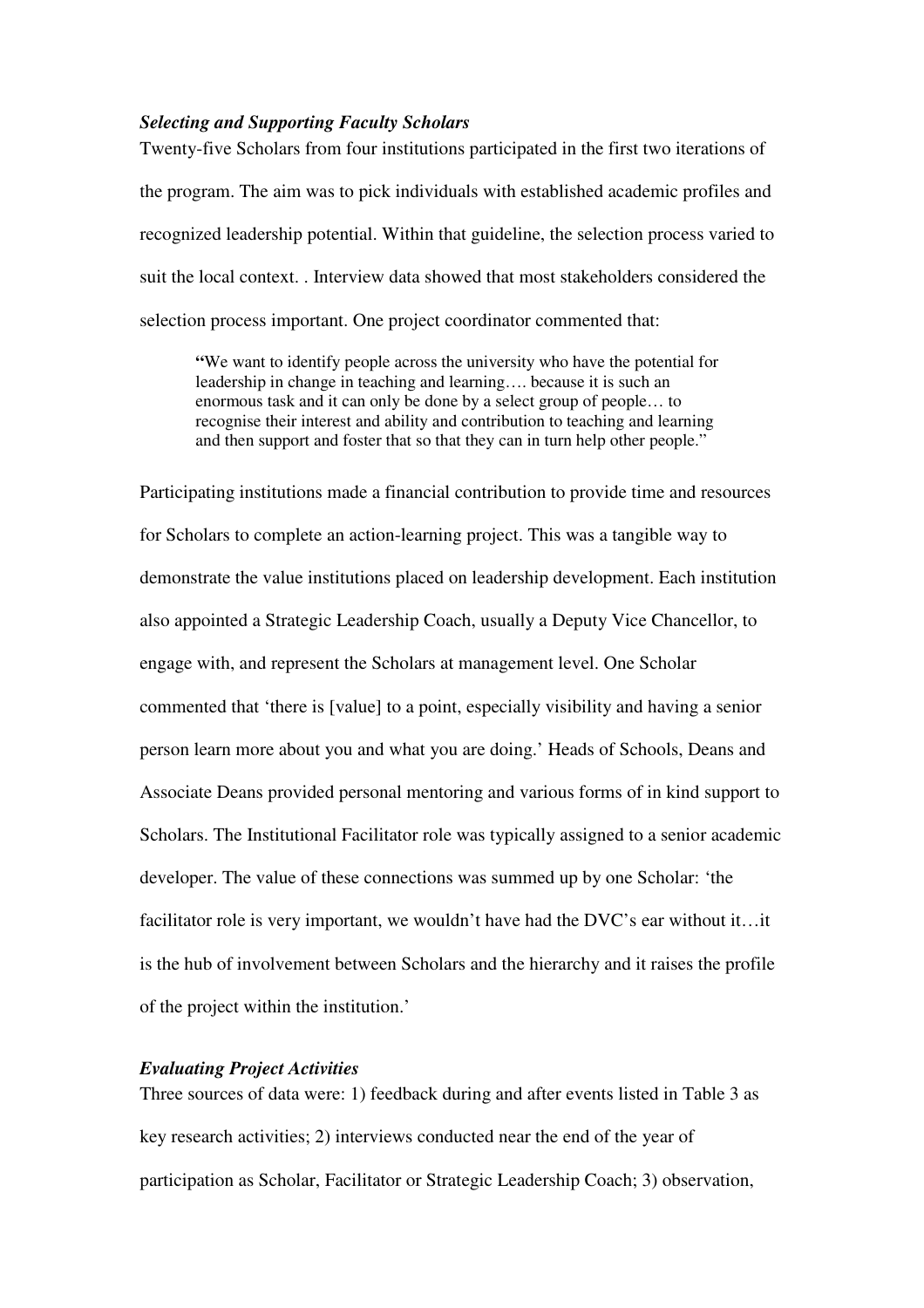audio recordings and email archives of project activities. Table 3 list data collection

methods and key research activities, demonstrating the comprehensive approach that

was adopted.

| Key research          | Description                | Data collection methods                                |
|-----------------------|----------------------------|--------------------------------------------------------|
| activity              |                            |                                                        |
| Leadership training   | Three day retreat          | Individual session and event evaluation forms          |
|                       |                            | Interview questions and reflections on perceived value |
|                       |                            | and content of the retreat activities                  |
| Scholars plan, design | Discussion and             | Reflective journaling activity                         |
| and implement an      | feedback during retreat    | Semi-structured interviews with Scholars and Strategic |
| authentic action      | followed by                | Leadership Coaches                                     |
| learning project      | implementation within      | Feedback on project planning and presentation          |
|                       | Scholar's institution      | sessions at face to face events                        |
|                       |                            | Participant observation in discussion forums           |
|                       |                            | Focus group at roundtable                              |
| Scholars organize     | Roundtable with            | Participant evaluation forms                           |
| and facilitate a one  | invited guests and         | Focus questions in interviews                          |
| day event for peer    | steering group             | Focus group during planning day                        |
| feedback on action    | members                    | Observation of planning and presentation sessions      |
| learning projects     |                            | Participant observation in discussion forums           |
| Formation of cross-   | Communication and          | Focus questions in interviews                          |
| institution networks  | resource sharing in        | Participant observation in discussion forums           |
| for dissemination of  | online space, (The         | Participation by past Scholars in cascade phase        |
| knowledge and ideas   | ALTC Exchange <sup>)</sup> | Records of related activities initiated by Scholars    |

Table 3: Data collection during key research activities

### *The leadership retreat*

A three-day immersive residential retreat at a neutral location placed equal focus on exploring concepts of leadership, building community and action learning project planning. Both structure and content reflected theories of leadership development and professional learning, providing Scholars with opportunities to:

- Develop relationships and network with other participants and senior contacts
- Contribute to the design of a distributive leadership capacity development framework
- Formulate, develop and receive feedback on an action-learning project plan
- Participate in leadership training activities
- Negotiate and finalize details and deliverables for participation in the project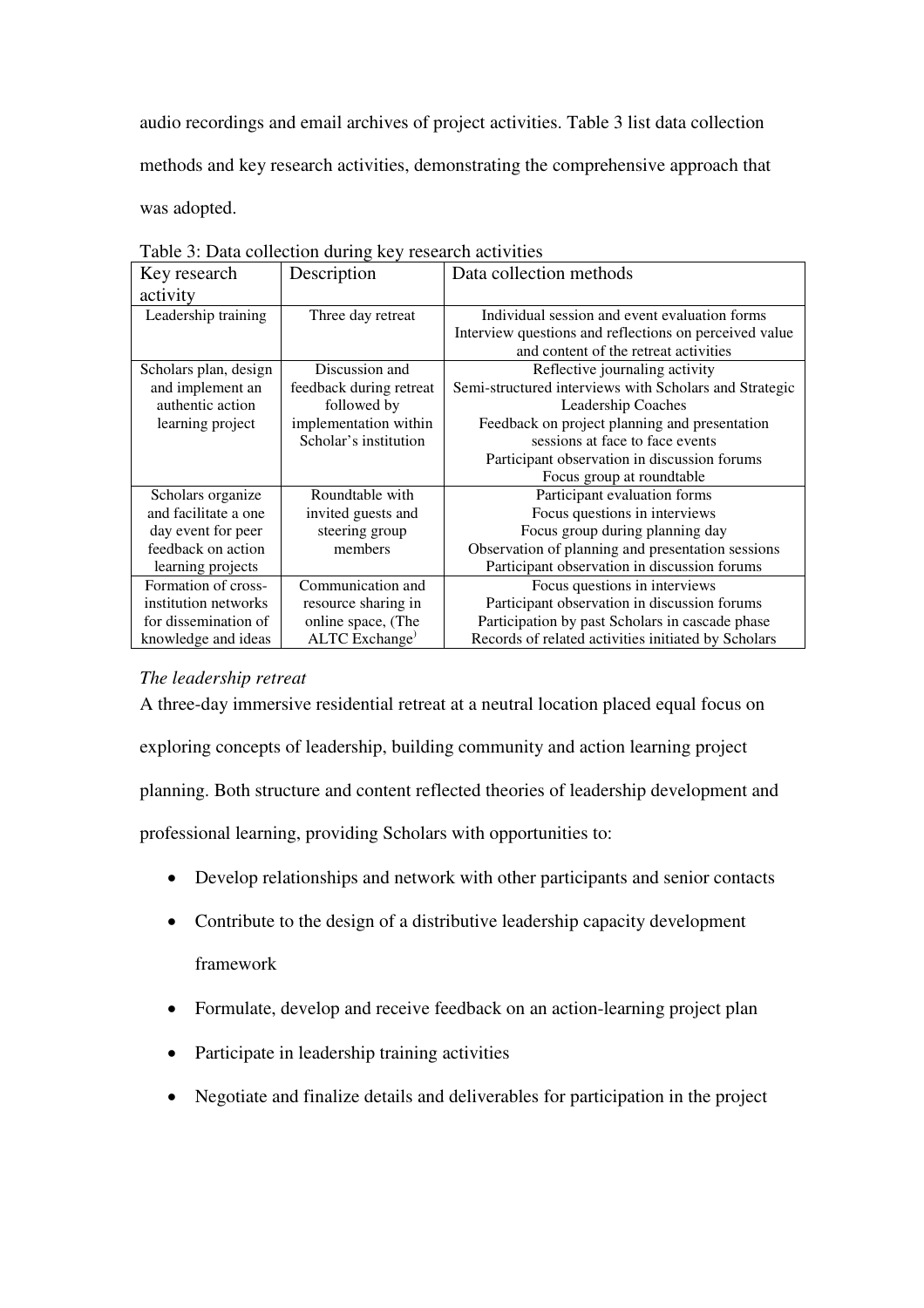Discussion focused on the concept of distributive leadership and how it interacts with more established leadership models in the professional context. It was expected to meet challenges, particularly as Scholars were not in formal leadership roles. The group developed a shared language for talking about leadership, and clarified their understanding of a distributive model as one that:

- Generates engagement
- Acknowledges and recognizes leadership irrespective of position
- Is negotiated not delegated
- Focuses on people's strengths
- Includes shared responsibility and accountability
- Means different things in different contexts
- Requires the development of strong relationships and networks
- Is about capacity building and development
- Assists and informs succession planning

Feedback was reviewed daily to inform the following day's activities, so participants could see action arising from their comments and knew their input was useful. On the final day, both participants and facilitators critiqued the program design and the quality of each component. This prompted useful reflection, and assisted with planning for future iterations. Scholars' comments sum up general views of the event:

"The retreat was fantastic…and it was nice to know I could pick up the phone and talk to other Scholars… this was because of the relationships that were established at the first face to face meeting…. I was really struck how well the group came together and I think that was largely due to the retreat… it was a remarkable group development process."

One Scholar could not attend the retreat and considered this detrimental to later communication.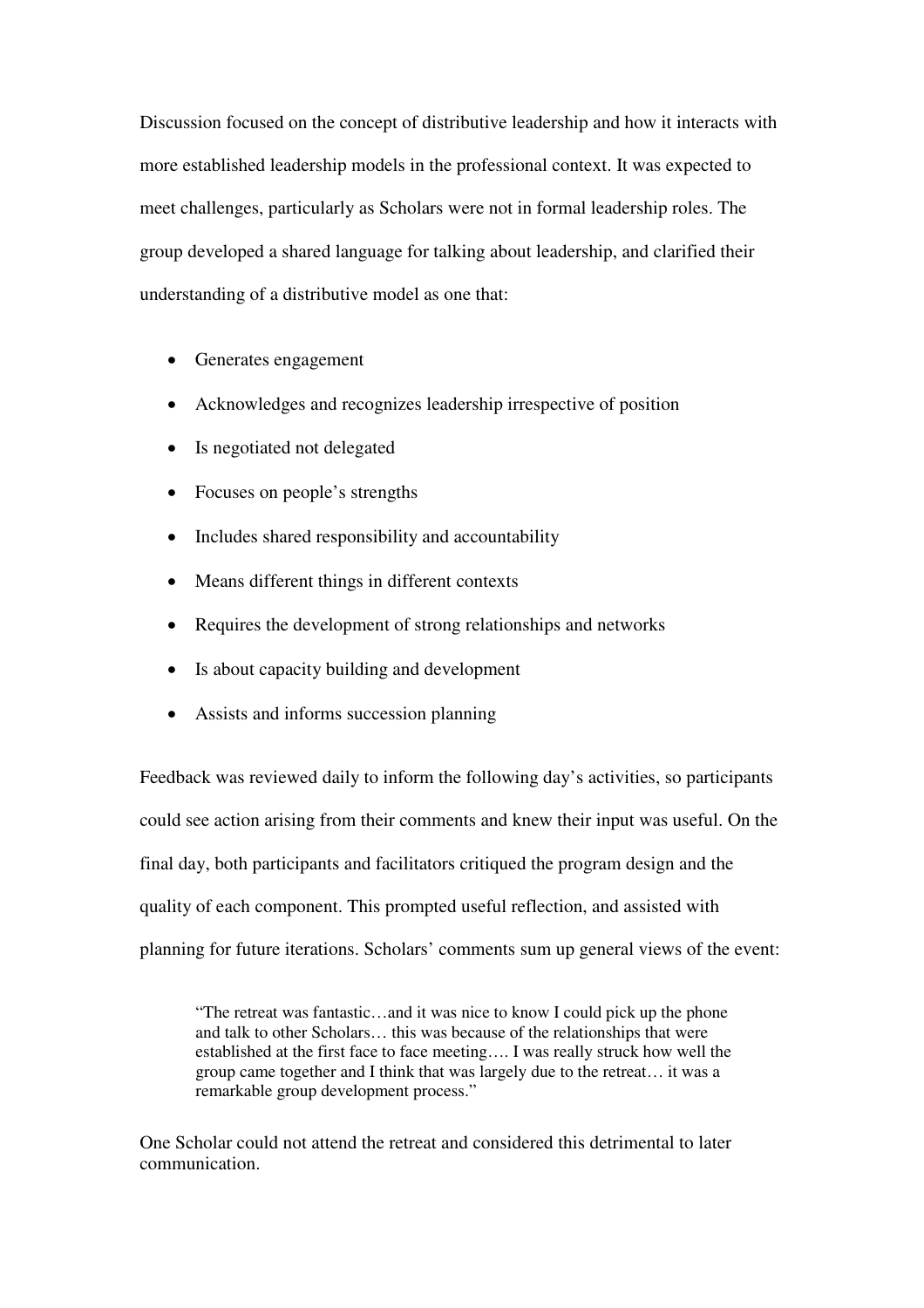#### *Monitoring communication*

Following the retreat, Scholars used an online community space and videoconferences to discuss individual projects and plan the Roundtable. The project leader and external evaluator were participant observers, so issues faced by Scholars were identified and action taken where necessary. Although the video-conference technology proved unhelpful in facilitating communication, email discussion was constant and phone calls allowed matters to be discussed and resolved as they arose. As expected, much communication took place outside the channels provided.

### *Focus groups*

A meeting before the Roundtable provided an opportunity for further reflection and feedback. In 2007, this was first face-to-face meeting after the Retreat. Some Scholars expressed dissatisfaction about how little communication had taken place in the interim. As a result of this feedback, an extra planning meeting was scheduled the following year. Much of the discussion focused on issues affecting Scholars in different institutions, thus highlighting the influence of context and raising awareness of possible solutions.

### *The Roundtable*

The Scholars took collective responsibility for planning, promoting and presenting the Roundtable, as an opportunity to discuss individual projects and receive feedback from colleagues. It introduced potential participating institutions to the DLLT and discipline-based action learning projects, and provided an opportunity for Scholars to exercise leadership skills. All participants were invited to provide written feedback. The response was generally positive to what was judged an informative and useful networking event. Feedback from the first year resulted in a more interactive and less presentation oriented format the following year. The real proof of concept came when additional institutions committed to participate in the project.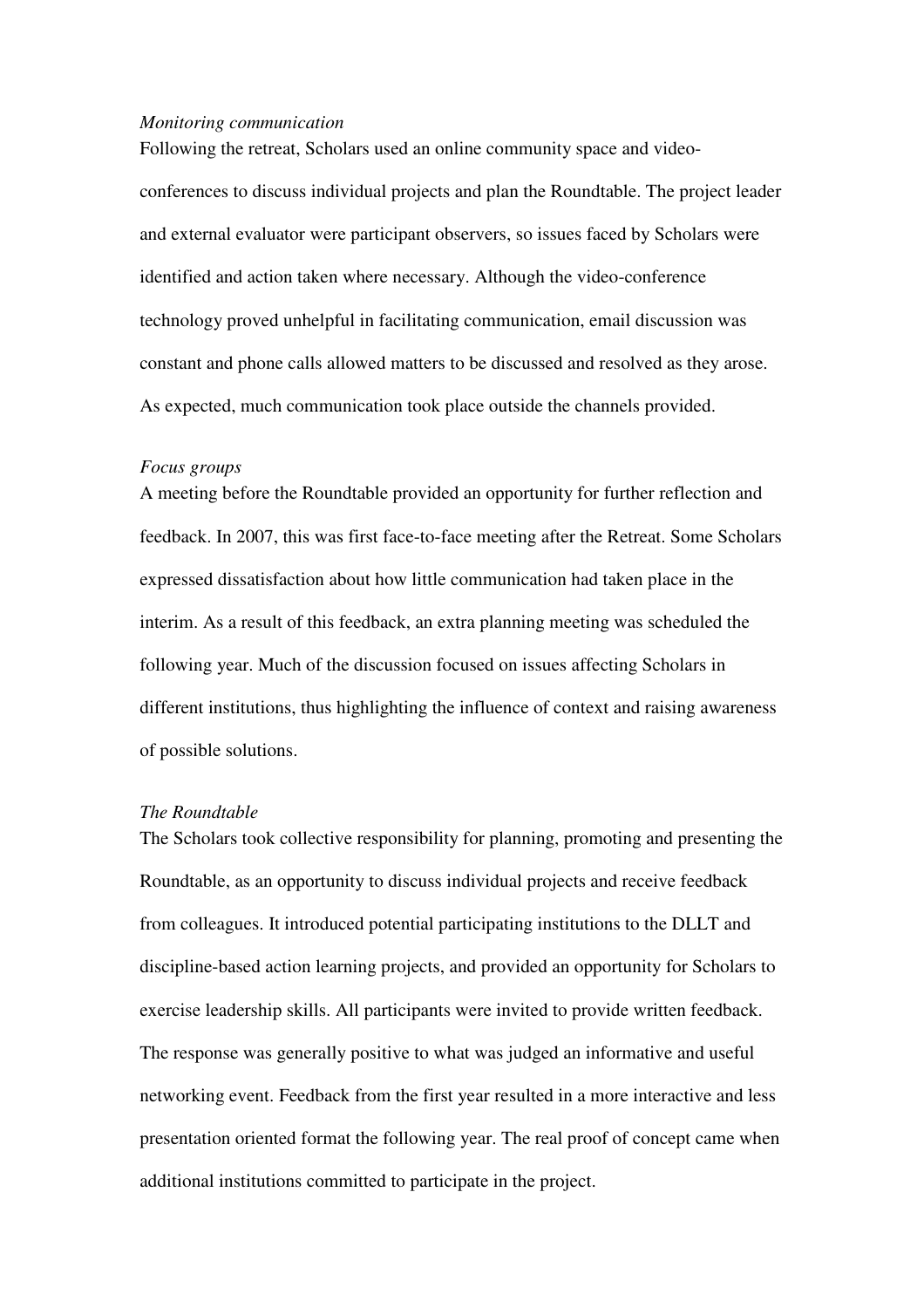#### *Interviews*

Three rounds of semi-structured interviews provided a broad perspective on the perceived success of different elements of the project. Interviews with Scholars eight months after the retreat and two months after the Roundtable explored achievement of action-learning goals and Faculty Scholar project experience. Enabling factors and challenges were explored, along with conceptions of the role of distributive leadership in hierarchical institutions. Interviews with Strategic Leadership Coaches invited feedback on the impact and effectiveness of project tasks, activities and relationships from a senior management perspective. A further aim was to explore the impact that different perceptions and attitudes of senior staff had on the Scholars' progress. Two areas addressed in interviews with the DLLT project leader were a) perceived strengths and areas for improvement in design and implementation, and b) reflections on alignment and effectiveness of project activities and relationships with stated aims.

#### **Summary of Findings**

This summary reviews implementation of the evaluation plan and what the process revealed. A full description of findings is included in the project final report (Lefoe & Parrish 2008). The aim here is to reflect on the process, and the value of feedback from various sources for an innovative programme.

Overall, the multi-layered evaluation approach based on design-based research principles served the purpose well. It supported testing, and eventually endorsed the underlying principles of distributive leadership and academic development through action learning in authentic contexts. It supported analysis of the impact of design elements applied to practice. As well as program design and implementation issues, it highlighted the importance of understanding different stakeholder perspectives and brought barriers to implementation of the strategic initiative into focus.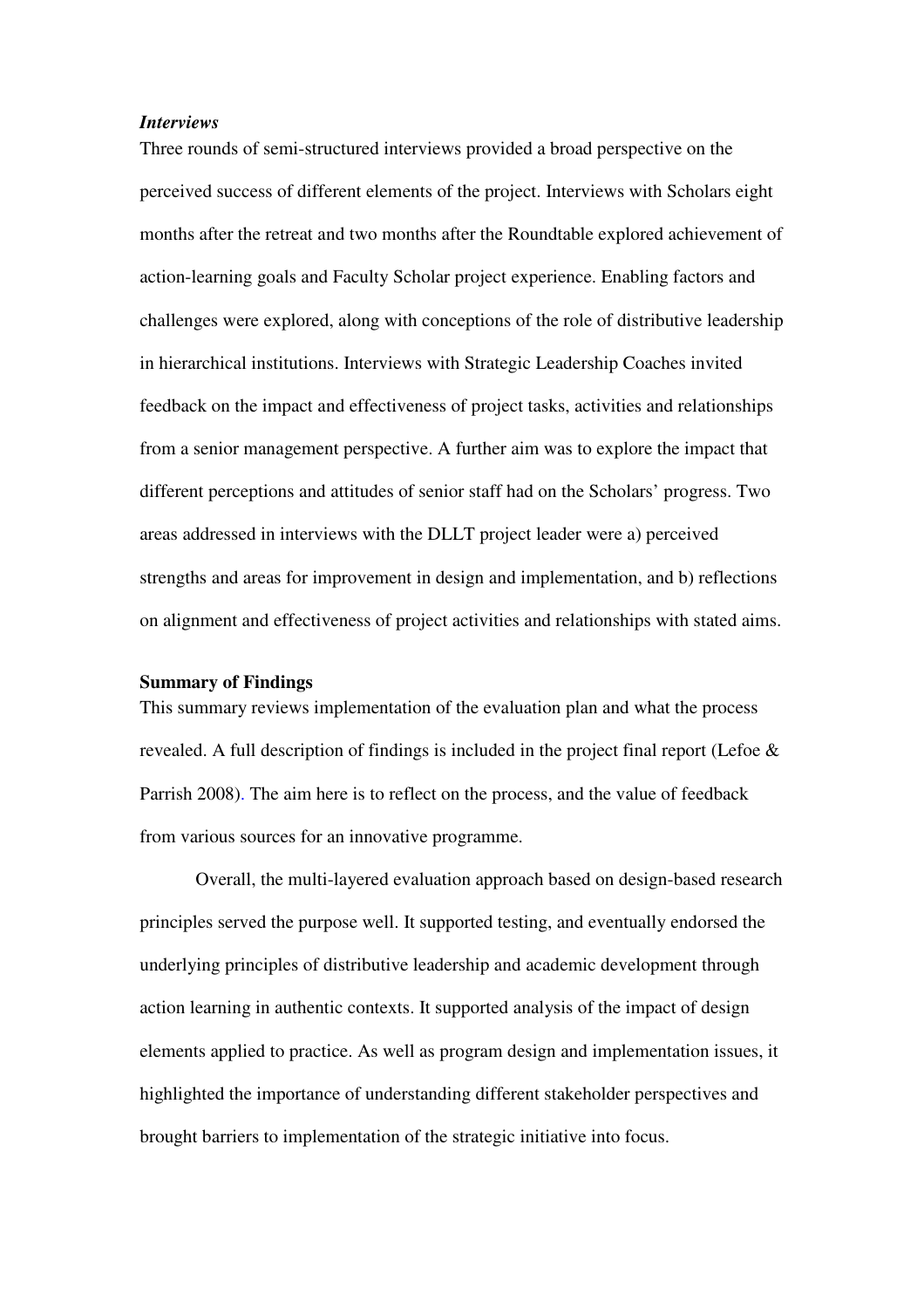Although no measure of quantitative increase can be attempted at this stage, the findings suggest the DLLT framework is a useful way to promote educational leadership capacity development within higher education institutions, and show how cross-institutional networks can strengthen this development. Interview data revealed perceptions of success from all stakeholder perspectives. A range of Scholar initiated activities and networks are further evidence of positive effects. Since completion of the study reported here, the framework has been adapted for use in further institutions across Australia and internationally (Smigiel, 2008). The focus for Scholars' action learning plans reflects these institutions strategic objectives for teaching enhancement. This is solid evidence that the framework is adaptable for different institutional contexts. Evaluation has continued with additional funding, and is reported elsewhere (Jones et al, 2010). A summary of evaluation aims and outcomes for the original Faculty Scholar project follows.

### *Monitor project development, implementation and reporting processes to identify strengths and recommend areas for improvement*

The participant observer role of an external evaluator, and use of a range of feedback mechanisms across events and participant perspectives provided rich data to serve this objective. Underpinning the project with relevant theory and literature provided useful points of reference for activity design and evaluation.

### *Identify key success factors and challenges encountered by leadership Scholars*

Success factors and challenges were identified through various channels. Monitoring online discussion in the collaboration space was particularly useful, as matters arising at a point in time may have been forgotten or lost currency by the next evaluation event. Discussions were archived and available for reference.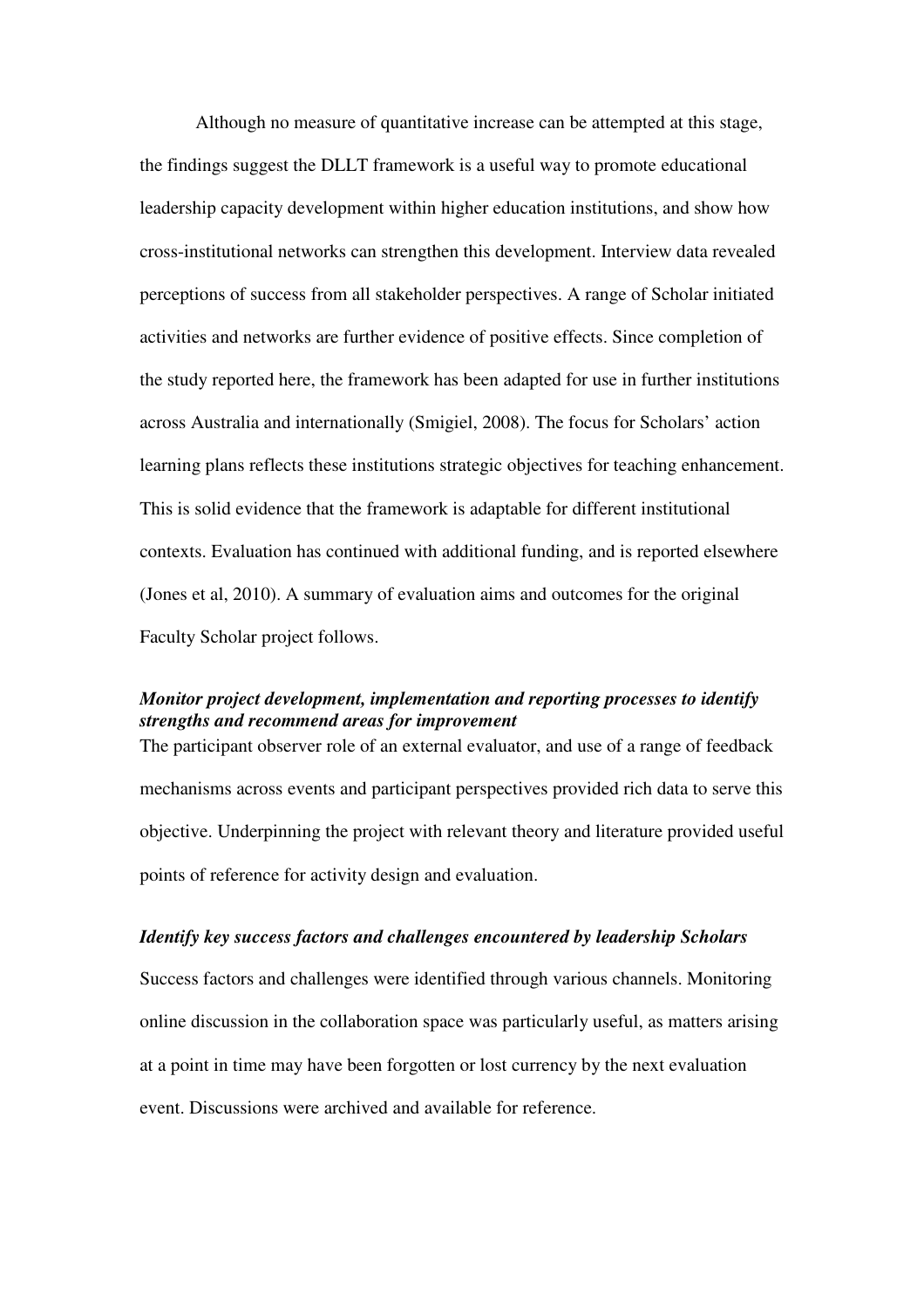### *Comment on the alignment of tasks, activities and relationships within the distributive leadership development framework to the project aims*

The Scholars provided general data through email discussion and answered specific

interview questions on this topic. Triangulation with interview data from Strategic

Leadership Coaches, the Project Leader and Facilitators supported the conclusion that,

with minor adjustments and allowance for the learning curve associated with new

activities, alignment was appropriate and largely effective.

### *Measure the overall impact and effectiveness of the project tasks, activities and relationships against the stated aims*

Scholar interviews elicited conceptions of self as leader, as well as understanding of the novel concept of distributive leadership. Reports of increased confidence, understanding of institutional structures, systems and processes all indicate that the framework was effective in these areas. Ongoing collaboration within and across institutions and Scholar cohorts suggests that the mix of autonomous and collaborative tasks is appropriate for the purposes it was designed to achieve.

"It's connected the faculties through five Scholars; new connections will be made with the next group… as well as connections to scholars from other institutions…. Overall I think this project has given me a connection and I feel more engaged to the institution"

However, positive outcomes did not result for all Scholars for a variety of reasons, some more directly related than others to their participation in the project. While findings generally endorsed both design principles and implementation processes for the Faculty Scholar Model, they also showed how personal and situational factors could affect outcomes. Guidelines for future iterations of the Faculty Scholar Project and adjustments for dissemination were informed by the findings that a) consistent and tangible support from senior managers within participating institutions and b) the engagement of Scholars in real time project planning and feedback sessions were critical success factors. The collaborative task of organizing and hosting an event (the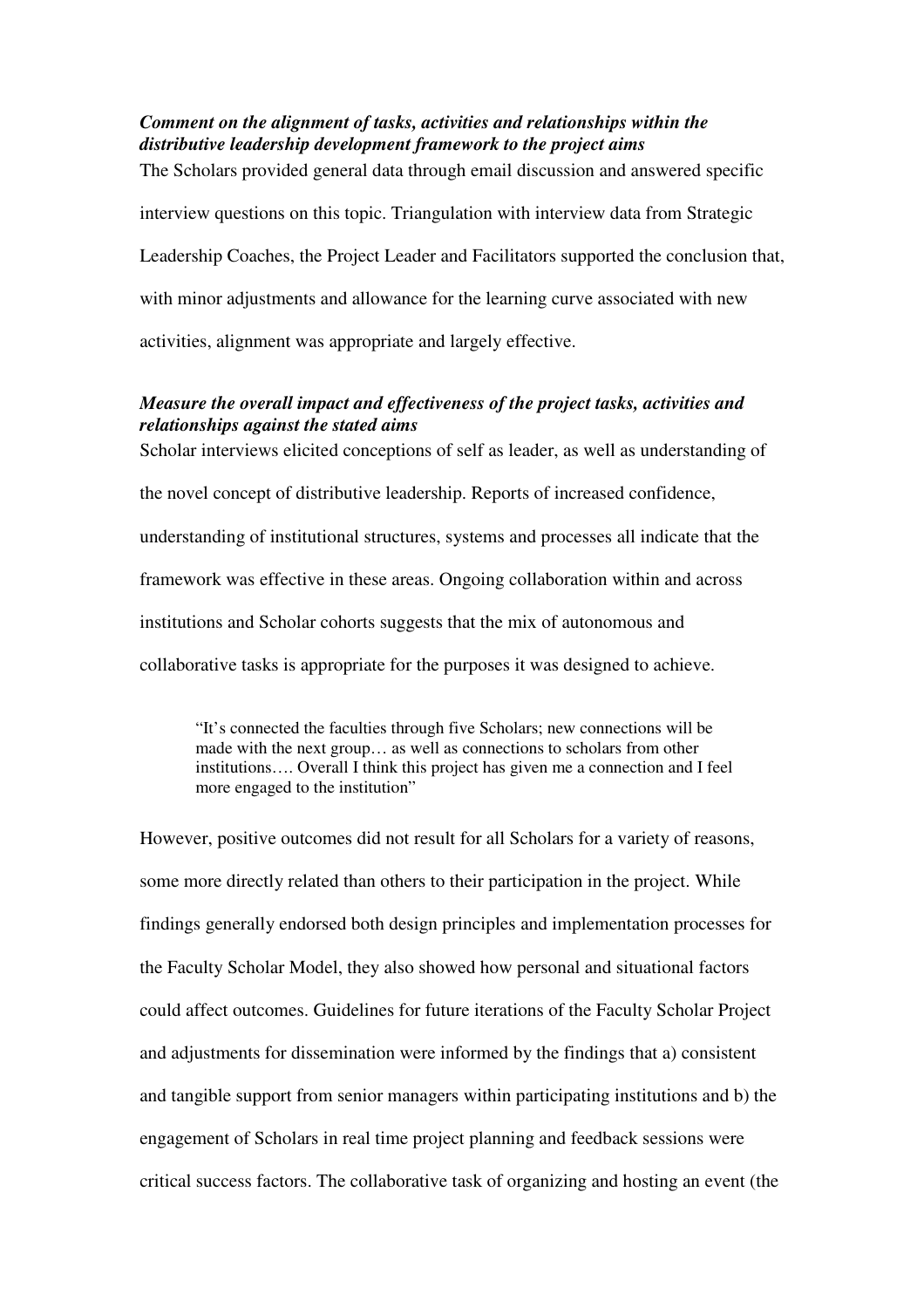Roundtable) was not necessarily popular or easy to complete. However, it is an authentic experience of distributive leadership in action, and therefore valuable for both opportunities and challenging aspects. One Scholar noted, 'the Roundtable is a good example of what [distributive leadership] means in practice. It wasn't showcasing individuals. Each person stepped up to perform his or her part then stepped back and let someone else move forward.'

### *Provide evidence to support policy recommendations and theory development aims of the project*

Reflections and evidence supporting the relevance of the selected theories applied to practice served this aim. The concept of distributive leadership worked well in a collegial culture to develop capacity in people not yet in formal leadership roles, and to address the need for succession planning in higher education. The DLLT framework provides a useful addition to policy to address this current gap. It compliments, rather then replaces other types of leadership development programs.

### *Review and report on activities designed to disseminate the leadership framework across the sector*

Various activities were designed to support dissemination of the DLLT framework. A core event was the Roundtable where the project and individual Scholar initiatives were presented to a wider audience. Feedback from Project Facilitators and uptake by additional institutions are evidence of success. Further opportunities arose through conference presentations and Scholars' engagement in new, and existing professional networks. A list of project-related publications appears in the final report (Lefoe & Parrish, 2008) as further evidence of dissemination. This includes work produced by Scholars on their own initiative, reflecting leadership in true distributive style.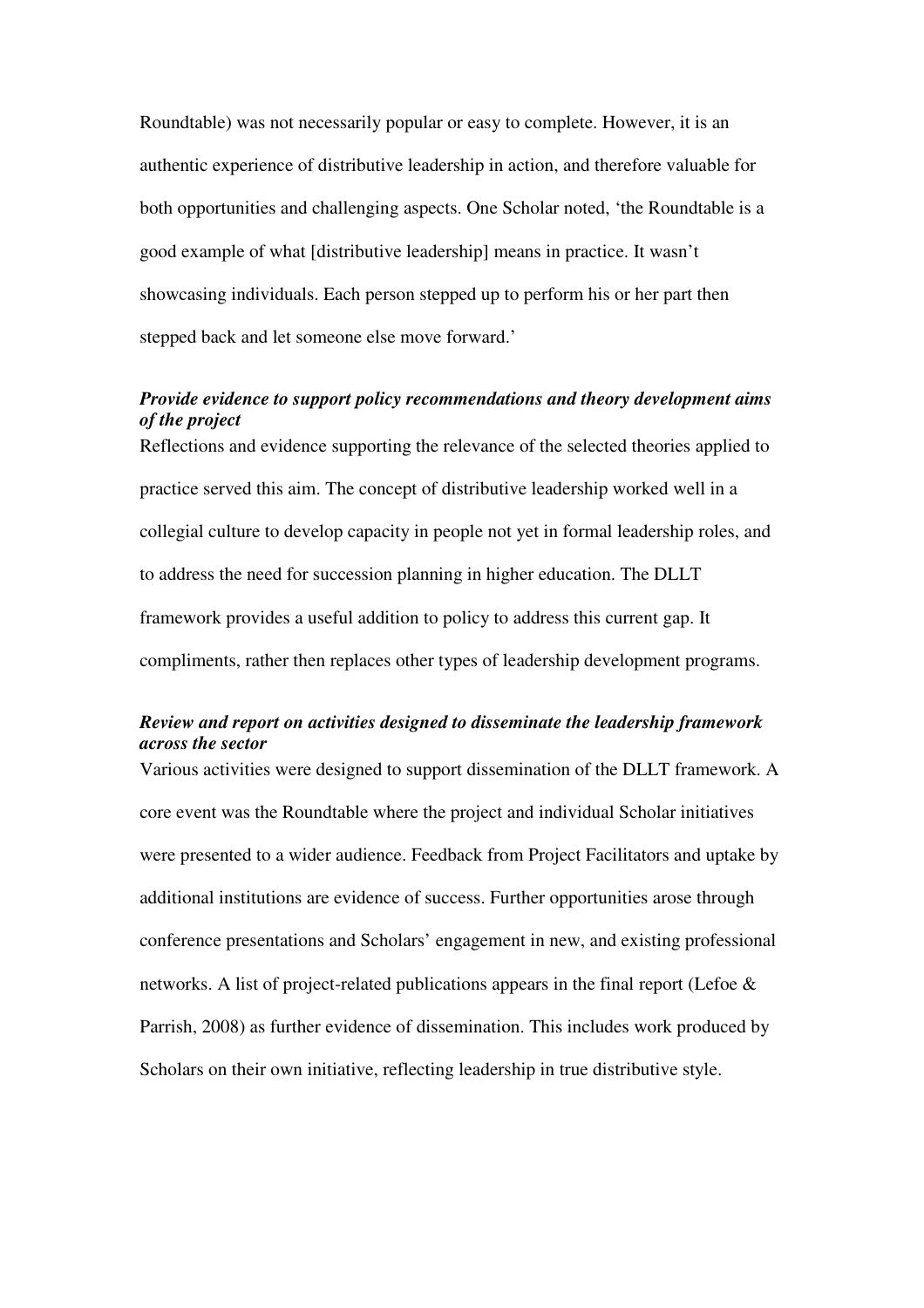#### **Conclusions**

Higher education institutions around the world need to prepare future leaders for a very different kind of educational system (Knight & Trowler, 2001). Distributive leadership provides a useful conceptual framework to prepare for this change. The program evaluation described in this paper features the design and implementation of a largely successful initiative to promote the novel concept of distributive leadership as an individual, institutional and cross-institutional capacity development process. Comments from senior management participants summarize the outcome.

"The project has achieved a degree of success in terms of the objective of educational leadership capacity development. The people involved are now better positioned to take on formal leadership roles, and to be identified by faculties as potential candidates. Developing people into these roles has been a problem in some faculties, so this is a good potential solution… The Scholars are more confident and able to get others to listen… People have really come to understand the challenges involved in brining about change"

 Completion of an action learning project as a core activity allowed participants to develop skills through enactment of distributive leadership in authentic institutional contexts, while also making a positive contribution to the enhancement of teaching and learning in their discipline. As one Project Facilitator noted:

"The Scholars had to develop a project that was supported by their faculty so mostly they liaised with the Associate Dean Teaching and Learning to develop the project and then that had to be approved… The projects have been of significant importance to the faculties."

From the Scholars' perspective, working with senior contacts gave context to projects they were implementing, showed 'how it fitted into the broader scheme of things', and 'brought a bigger picture mentality to the table.'

The evaluation methodology was also theoretically grounded, with the aim to test and develop theory to add to the current body of knowledge. The findings could be read as suggesting the beginning of a shift in institutional culture to acknowledge the need for innovative ways to grow leadership capacity and encourage connections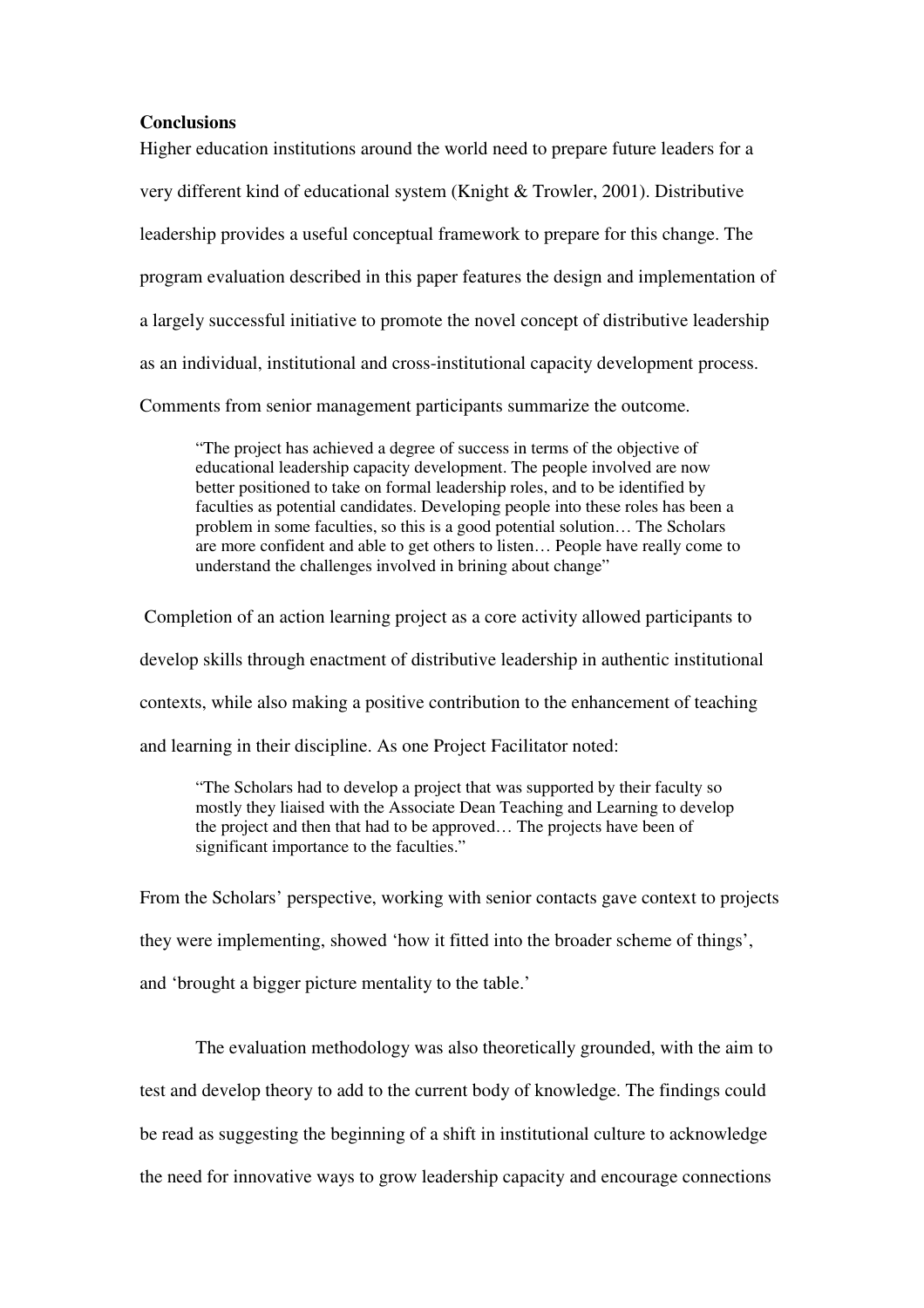across levels within institutional hierarchies. The study also revealed barriers, such as outmoded concepts of leadership, yet to be overcome. The importance of supportive institutional contexts for leadership development cannot be underplayed. Gibbs et al (2008) note that leadership of teaching differs across institutional contexts and disciplinary cultures. While their research was unpublished when the Faculty Scholar project was being developed, with hindsight, it endorses the key design features, in particular, action learning projects to engage Scholars in the practice of leadership in their own institutional and disciplinary context, and community aspects to raise awareness and promote discussion of the differences across contexts.

The connection of Faculty Scholars to senior staff offered practical ways to raise awareness of the challenges of implementing teaching and learning enhancement plans, and of the different priorities of teachers and managers within institutional and national contexts. A senior manager commented that, 'the scholars need to see their projects and their work within the bigger context of the government agenda and OECD standards. If we are developing people to be leaders, this is where it needs to go next.'

The detailed and responsive approach to evaluation served the project well, by identifying a range of influential factors and producing evidence to explain their impact. Design-based research has potential to address some key challenges facing educational research and studies of academic development (Reeves et al 2010). Two major strengths are theoretical grounding of designs, and longitudinal studies, which leadership capacity development aims clearly require. Two further grants supported initiatives that built on the outcomes of the original project. The first used the DTTL framework to extend the program to further institutions (Smigiel, 2008). The second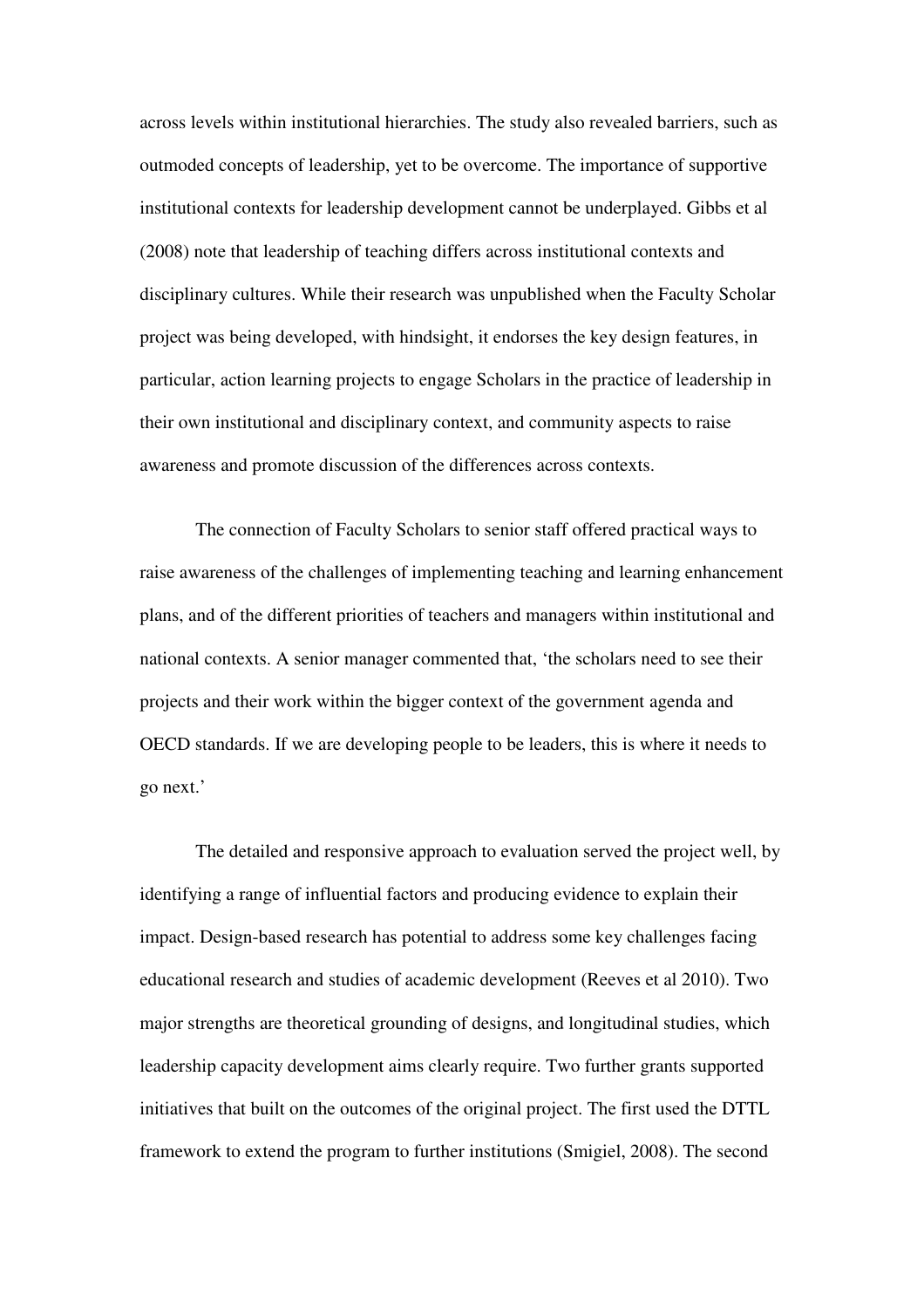sought synergies between four completed projects that used a distributive leadership approach (Jones et al, 2010). Both aimed to increase leadership capacity within the Australian higher educational sector and potentially beyond. It will be important to review these initiatives at a time when impact on capacity can be more clearly judged. Design-based research provides a means through which this can be achieved, and the evolving knowledge base maintained.

### Acknowledgements

The authors would like to thank all contributors from participating universities. Support for the original work was provided by the Australian Learning and Teaching Council (ALTC) an initiative of the Australian Government Department of Education, Employment and Workplace Relations. The views expressed in this article do not necessarily reflect the views of the ALTC.

#### **References**

- Anderson, D. and R. Johnson. 2006. Ideas of leadership underpinning proposals to the Carrick Institute: A review of proposals from the 'Leadership for Excellence in Teaching and Learning Program', 11. Sydney: Carrick Institute for Learning and Teaching.
- Birnbaum, R. 1999. Academic leadership at the millennium: Politics or porcelain? Academe 85, no. 3: 14-19.
- Bolden, R., G. Petrov and J. Gosling. 2009. Developing collective leadership in higher education, 257-77. London: Leadership Foundation for Higher Education.
- Design-Based Research Collective. 2003. Design-based research: An emerging paradigm for educational inquiry Educational Researcher 32, no. 1: 5-8.
- Diamond, J. and J.P. Spillane eds. 2007. *Distributed leadership in practice.* NY: Teachers College Press.
- Gibbs, G., C. Knapper and S. Piccinin. 2008. Disciplinary and contextually appropriate approaches to leadership of teaching in research-intensive academic departments in higher education. *Higher Education Quarterly, 62*(4), 416-436.
- Harris, A. ed. 2009. *Distributed leadership different perspectives.* Dordrecht ; London Springer.
- Jones, S., A. Applebee, M. Harvey and G. Lefoe. 2010. Scoping a distributed leadership matrix for higher education. In *Research and development in higher education: Reshaping higher education, 33. Melbourne, 6-9 july, 2010*, eds M. Devlin, Nagy, J and Lichtenberg, A, 359-69.
- Kezar, A. and P. Eckel. 2002. Examining the institutional transformation process: The importance of sensemaking, interrelated strategies, and balance. Research in Higher Education 43, no. 3: 295-328.
- Knight, P. and P. Trowler. 2001. *Department leadership in higher education*. Buckingham: SRHE and Open University.